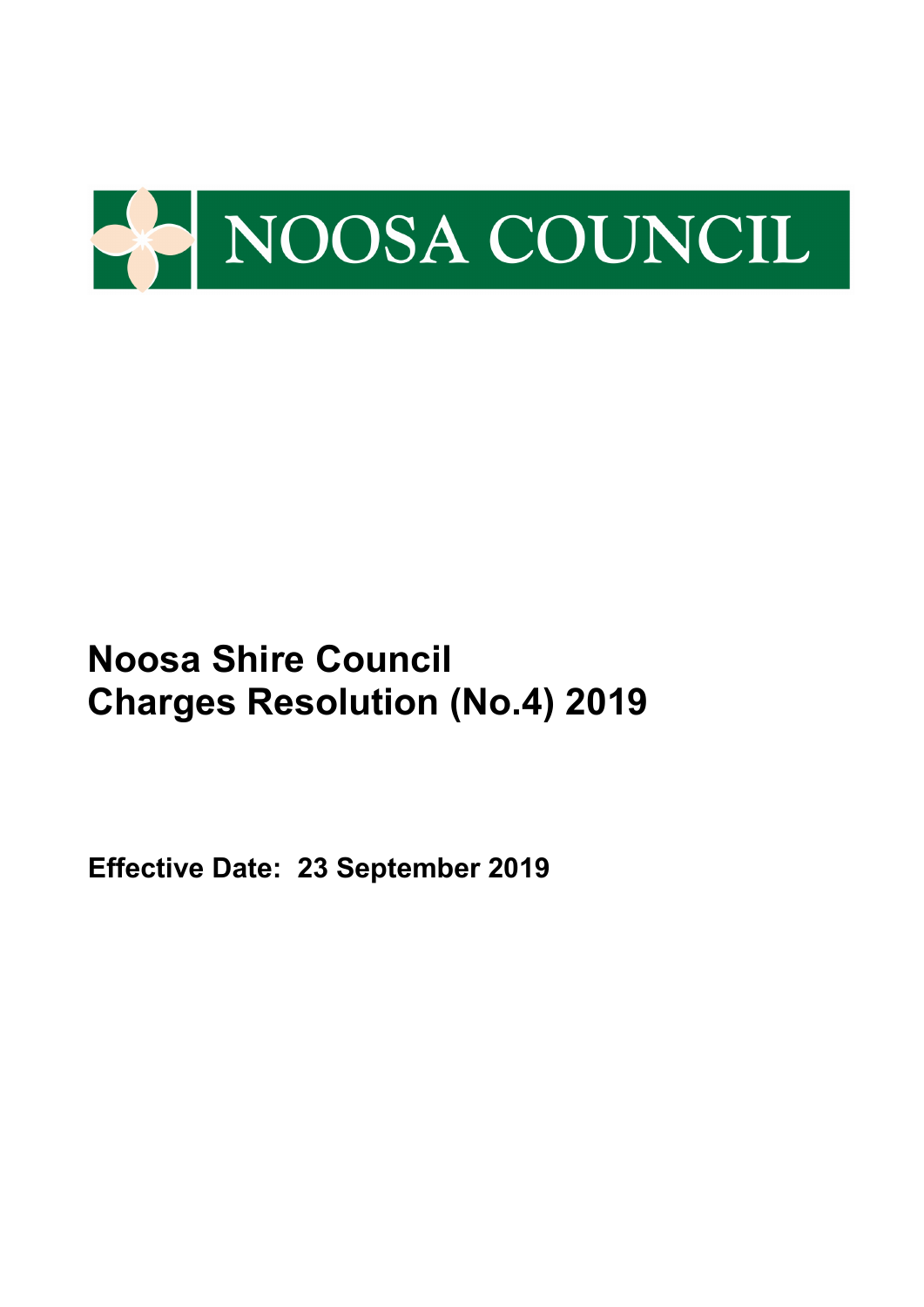## **Contents**

|        |     |                                                                               | Page           |
|--------|-----|-------------------------------------------------------------------------------|----------------|
| Part 1 |     |                                                                               |                |
| 1.     |     |                                                                               |                |
|        | 1.1 | <b>Short title</b>                                                            | 4              |
|        | 1.2 | <b>Planning Legislation</b>                                                   | 4              |
|        | 1.3 | <b>Effect</b>                                                                 | 4              |
|        | 1.4 | <b>Purpose of the resolution</b>                                              | 4              |
|        | 1.5 | Interpretation                                                                | 4              |
| 2.     |     |                                                                               |                |
|        | 2.1 | <b>Purpose</b>                                                                | $\overline{7}$ |
|        | 2.2 | Effect of the Chapter 4 of the Planning Act 2016 in the local government area | 7              |
|        | 2.3 | Application of the resolution to the local government area                    | 7              |
|        | 2.4 | Application to particular development                                         | 7              |
|        | 2.5 | <b>Categorisation of uses to development classes</b>                          | 8              |
| 3.     |     |                                                                               |                |
|        | 3.1 | <b>Purpose</b>                                                                | 8              |
|        | 3.2 | Development assumptions about future development                              | 8              |
| 4.     |     |                                                                               |                |
|        | 4.1 | <b>Purpose</b>                                                                | 8              |
|        | 4.2 | <b>Priority infrastructure area</b>                                           | 8              |
| Part 2 |     |                                                                               |                |
| 5.     |     |                                                                               |                |
|        | 5.1 | <b>Purpose</b>                                                                | 9              |
|        | 5.2 | Schedule of works for trunk infrastructure                                    | У              |
|        | 5.3 | Trunk infrastructure network systems and items                                | 9              |
|        | 5.4 | Trunk infrastructure plans                                                    | 9              |
| 6.     |     |                                                                               | . 9            |
|        | 6.1 | <b>Purpose</b>                                                                | 9              |
|        | 6.2 | Desired standards of service for trunk infrastructure                         | 9              |
| 7.     |     |                                                                               | . . 9          |
|        | 7.1 | <b>Purpose</b>                                                                | 9              |
|        | 7.2 | Establishment cost for a trunk infrastructure network                         | 9              |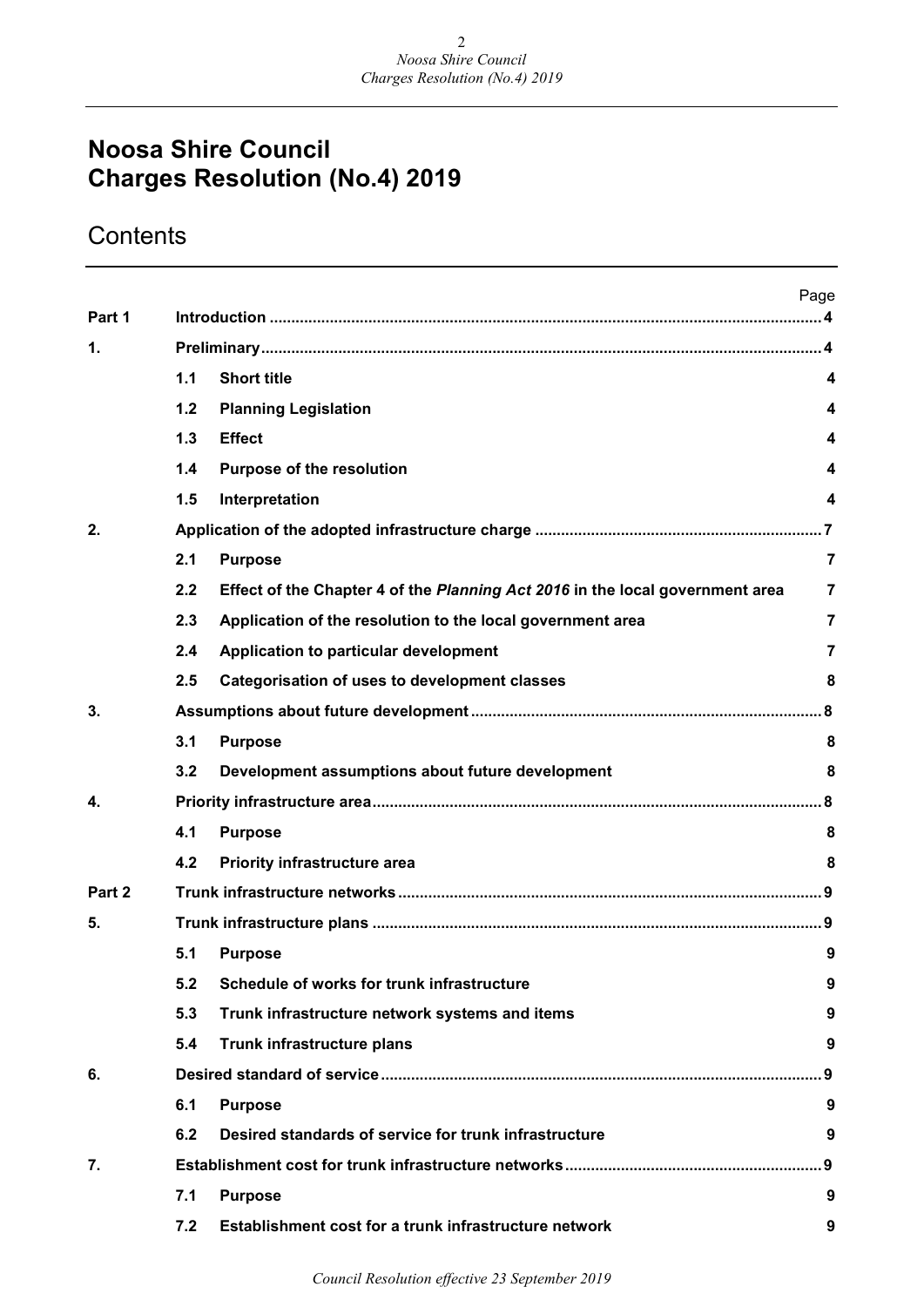| Part 3 |     |                                                                                                                      |     |
|--------|-----|----------------------------------------------------------------------------------------------------------------------|-----|
| 8.     |     |                                                                                                                      |     |
|        | 8.1 | <b>Purpose</b>                                                                                                       | 10  |
|        | 8.2 | <b>Calculation of Council levied charge</b>                                                                          | 10  |
|        | 8.3 | Council adopted charge rate                                                                                          | 12  |
|        | 8.4 | <b>Credit</b>                                                                                                        | 13  |
|        | 8.5 | Additional credit for past contribution or charge                                                                    | 13  |
| 9.     |     |                                                                                                                      |     |
|        | 9.1 | <b>Purpose</b>                                                                                                       | 14  |
|        | 9.2 | Subsidy for a levied charge                                                                                          | 14  |
|        | 9.3 | Time of payment of a levied charge                                                                                   | 14  |
|        | 9.4 | Alternatives to paying a levied charge                                                                               | 14  |
|        | 9.5 | Automatic increase provision of levied charge                                                                        | 14  |
| 10.    |     |                                                                                                                      |     |
|        |     | 10.1 Purpose                                                                                                         | 15  |
|        |     | 10.2 Allocation of adopted infrastructure charge to the Council and the distributor-<br>retailer (breakup agreement) | 15  |
|        |     | 10.3 Allocation of levied charge to trunk infrastructure networks                                                    | 17  |
|        |     | 10.4 Schedule of Council Adopted Infrastructure Charges (under breakup agreement) 18                                 |     |
| Part 4 |     |                                                                                                                      |     |
| 11.    |     |                                                                                                                      |     |
|        |     | 11.1 Purpose                                                                                                         | 24  |
|        |     | 11.2 Application of section                                                                                          | 24  |
|        |     | 11.3 Establishment cost for an infrastructure offset                                                                 | 24  |
|        |     | 11.4 Recalculation of establishment cost for an infrastructure offset                                                | 24  |
| 12.    |     |                                                                                                                      | .26 |
|        |     | 12.1 Purpose                                                                                                         | 26  |
|        |     | 12.2 Application of section                                                                                          | 27  |
|        |     | 12.3 Payment of a refund                                                                                             | 27  |
| 13.    |     |                                                                                                                      | .27 |
|        |     | 13.1 Purpose                                                                                                         | 27  |
|        |     | 13.2 Application of section                                                                                          | 27  |
|        |     | 13.3 Conversion application process                                                                                  | 28  |
|        |     | 13.4 Notice of decision                                                                                              | 28  |
|        |     | 13.5 Effect of conversion application decision                                                                       | 28  |
|        |     | 13.6 Criteria for deciding a conversion application                                                                  | 28  |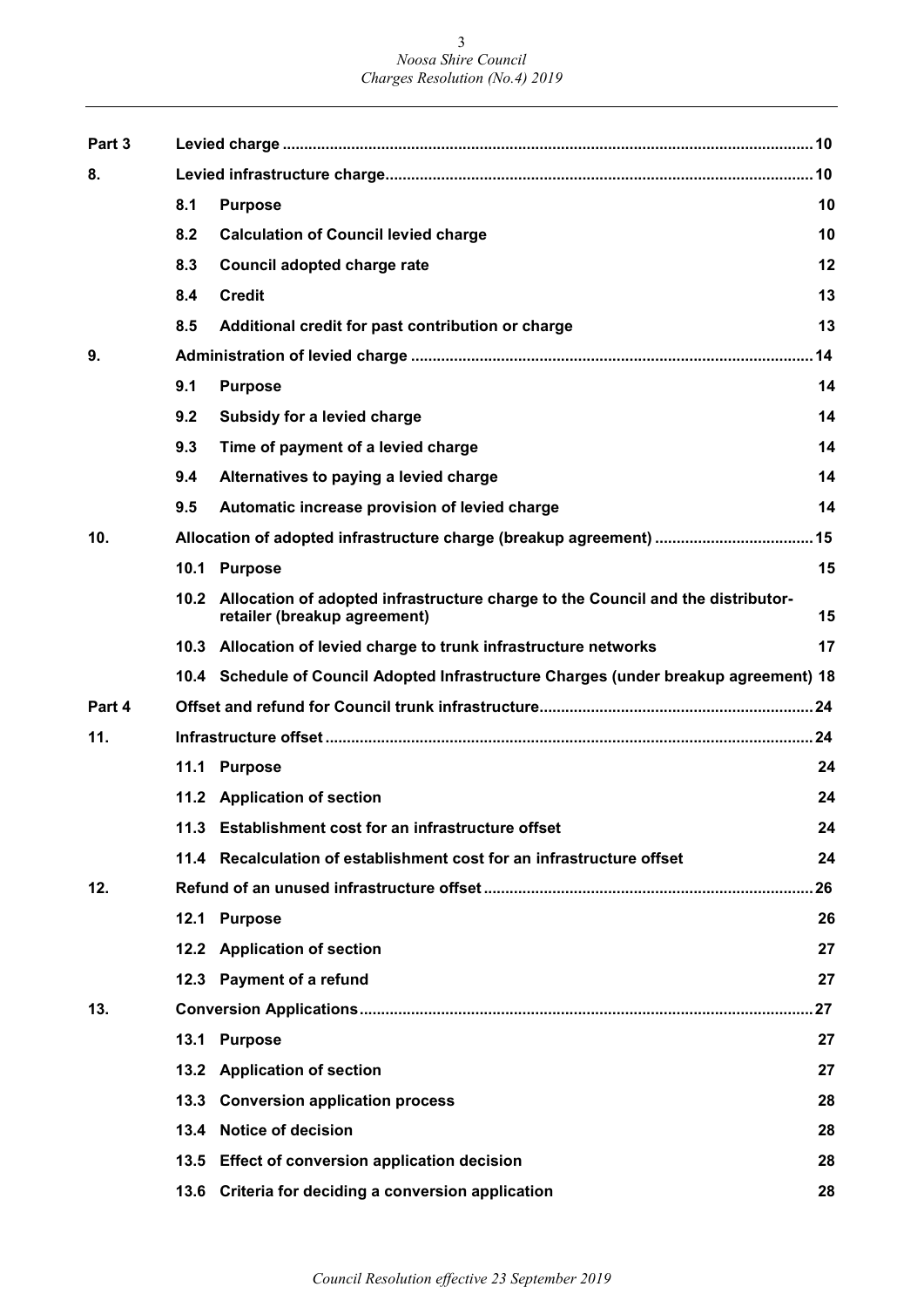## <span id="page-3-0"></span>**Part 1 Introduction**

## <span id="page-3-1"></span>**1. Preliminary**

#### <span id="page-3-2"></span>**1.1 Short title**

The charges resolution may be cited as *Noosa Shire Council Charges Resolution (No. 4) 2019*.

#### <span id="page-3-3"></span>**1.2 Planning Legislation**

- (1) The resolution is made pursuant to section 113 of the *Planning Act 2016*.
- (2) The resolution is to be read in conjunction with the following:
	- (a) the *Planning Regulation 2017*;
	- (b) the applicable local planning instrument.
- (3) The resolution is attached to but does not form part of the applicable local planning instrument.

#### <span id="page-3-4"></span>**1.3 Effect**

The amended resolution has effect from 23 September 2019.

#### <span id="page-3-5"></span>**1.4 Purpose of the resolution**

The purpose of the resolution is to assist with the implementation of the applicable local planning instrument by stating the following:

- (a) an adopted infrastructure charge for determining the levied charge for funding part of the establishment cost of the following trunk infrastructure networks:
	- (i) transport network;
	- (ii) public parks and land for community facilities network;
	- (iii) stormwater network;
	- (iv) water supply network;
	- (v) sewerage network;
- (b) stating other matters relevant to the adopted infrastructure charge.

#### <span id="page-3-6"></span>**1.5 Interpretation**

 $(1)$  In this resolution:

*adopted charge rate* means the charge to be applied for the purpose of calculating a levied charge as stated in section 8.3 (Council adopted charge rate).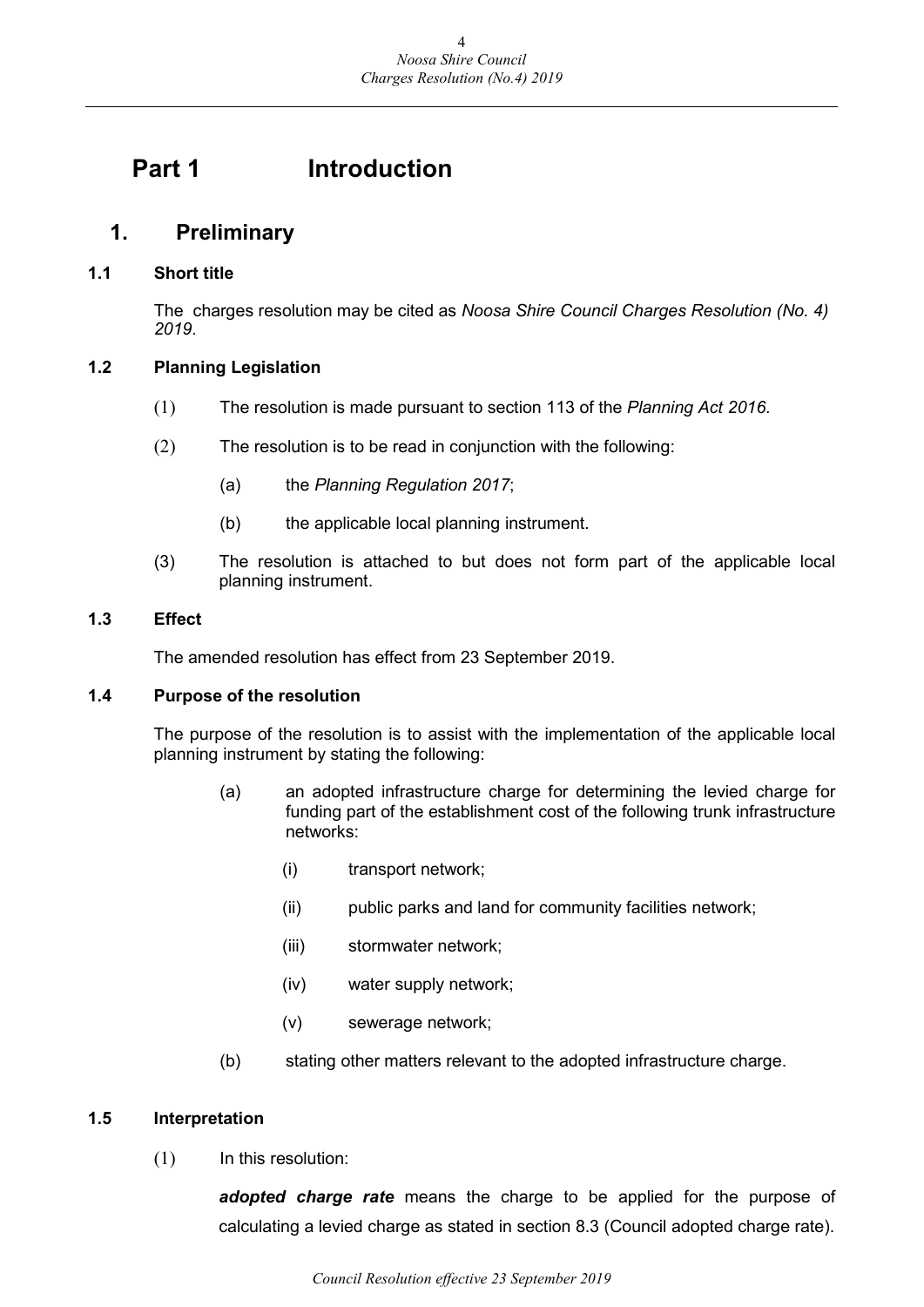*applicable local planning instrument* means *The Noosa Plan 2006 planning scheme*.

*base date* means the date being:

- (a) The date for the financial year applying to the adopted charge rates specified in section 10.4 (Schedule of Council Adopted Infrastructure Charges (under breakup agreement)).
- (b) The date stated in the LGIP for estimates of the establishment costs for the local government's trunk infrastructure networks;
- (c) The date stated in the Netserve Plan for estimates of the establishment costs for the distributor-retailer's trunk infrastructure networks.

*bedroom* means an area of a building or structure which:

- (a) is used, designed or intended for use for sleeping (but excludes a lounge room, dining room, living room, kitchen, water closet, bathroom, laundry, garage or plant room); or
- (b) other habitable rooms that can be used for sleeping such as a den, library, study, loft, media or home entertainment room, library, family or rumpus room or other similar space. (Non-habitable rooms will not be considered in the calculation of infrastructure charges)

*breakup agreement* means the agreement between the local government and the distributor-retailer determining the proportion of the maximum adopted charges to apply to each entity.

*charges resolution* see *Planning Act 2016* section 113 (1).

*Council* means Noosa Shire Council.

*credit* means the amount to be applied for the purpose of reducing an adopted infrastructure charge which takes into account the existing usage of the trunk infrastructure networks by the premises on or in relation to which development is carried out as calculated in section 8.4 (Credit) and 8.5 (Additional credit for past contribution or charge).

*demand* means the deemed usage of the trunk infrastructure networks by the development on the premises and correlates to the charge rates for the use/s stated in section 8.3 (Council adopted charge rate) for the purpose of calculating the levied charge stated in section 8.2 (Calculation of Council levied charge).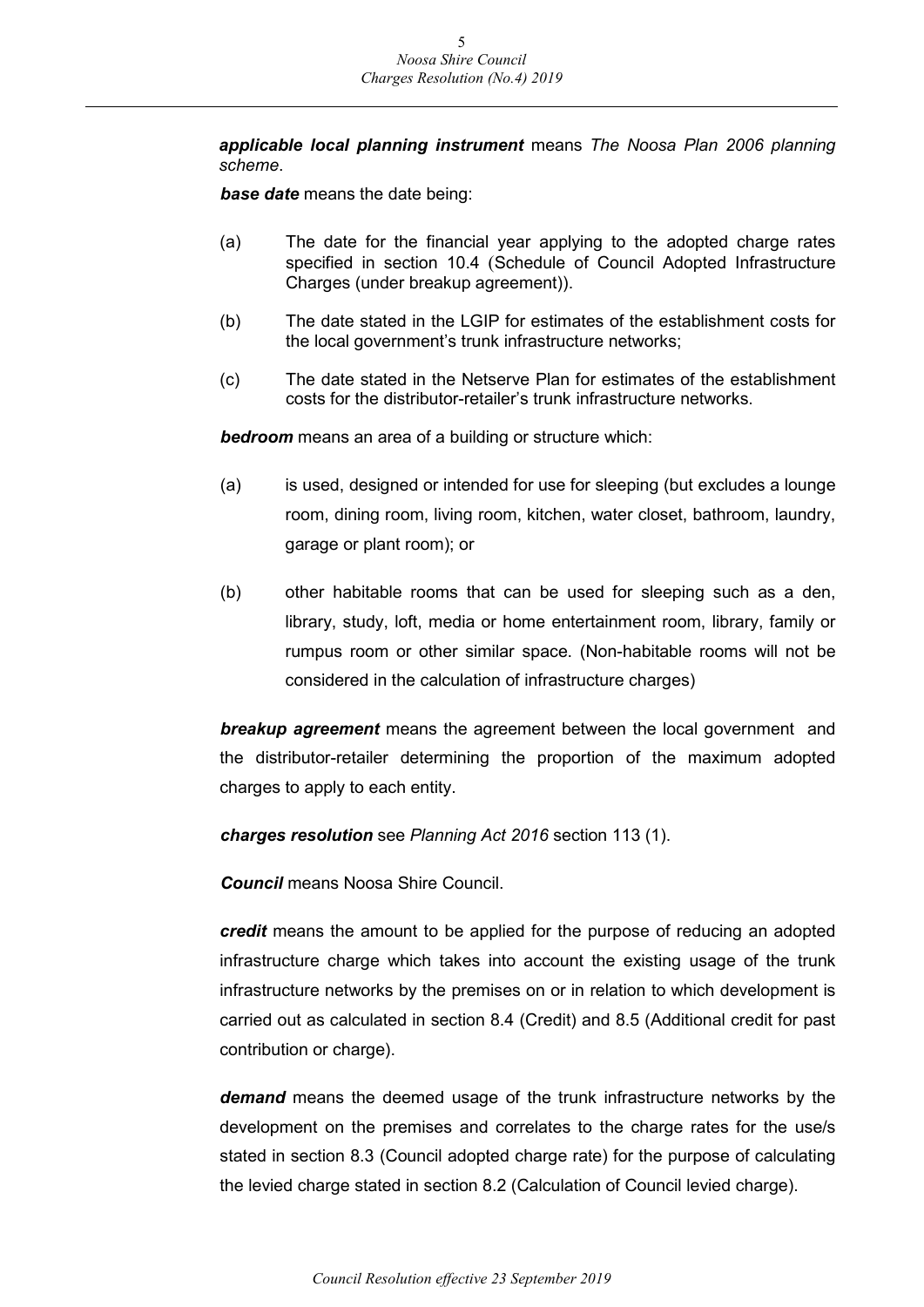*distributor-retailer* means the Northern SEQ Distributor-Retailer Authority (trading as Unitywater).

*dwelling unit* means habitable rooms and other spaces used or intended for use as one self-contained residential unit, comprising at least bathroom, toilet and food preparation facilities as well as other living and sleeping space to accommodate one or more persons.

*establishment cost* see schedule 2 (Dictionary) of the *Planning Act 2016*.

*gross floor area (GFA)* means the sum of the floor areas (inclusive of all walls, columns and balconies, whether roofed or not) of all stories of every building and/or structure attributable to the development use located on a site, excluding the areas (if any) used for building services, a ground floor public lobby, a public mall in a shopping centre, and areas associated with the parking, loading and manoeuvring of motor vehicles.

*habitable room* (as defined in the Local planning instrument) means any room of a dwelling unit or accommodation unit other than a bathroom, laundry, toilet, pantry, walk-in wardrobe, corridor, stair, lobby, photographic darkroom, clothes drying room and other space of a specialised nature occupied neither frequently nor for extended periods.

*impervious area* means the area of the premises that is impervious to rainfall. This includes all roofed, decked, paved, concreted, bitumen or other type of sealed areas.

*lawful use* see schedule 2 (Dictionary) of the *Planning Act 2016*.

*levied charge* see Planning Act 2016 section 119 (12).

*Local government infrastructure plan (LGIP)* means part of the specified local government planning scheme as defined in Schedule 2 Dictionary of the *Planning Act 2016*.

*Local planning instrument* means the: The Noosa Plan 2006 planning scheme.

*Netserv plan* means the distributor-retailer's plan and its service about its water and wastewater networks as required by the South-East Queensland Water (Distribution and Retail Restructuring) Act 2009.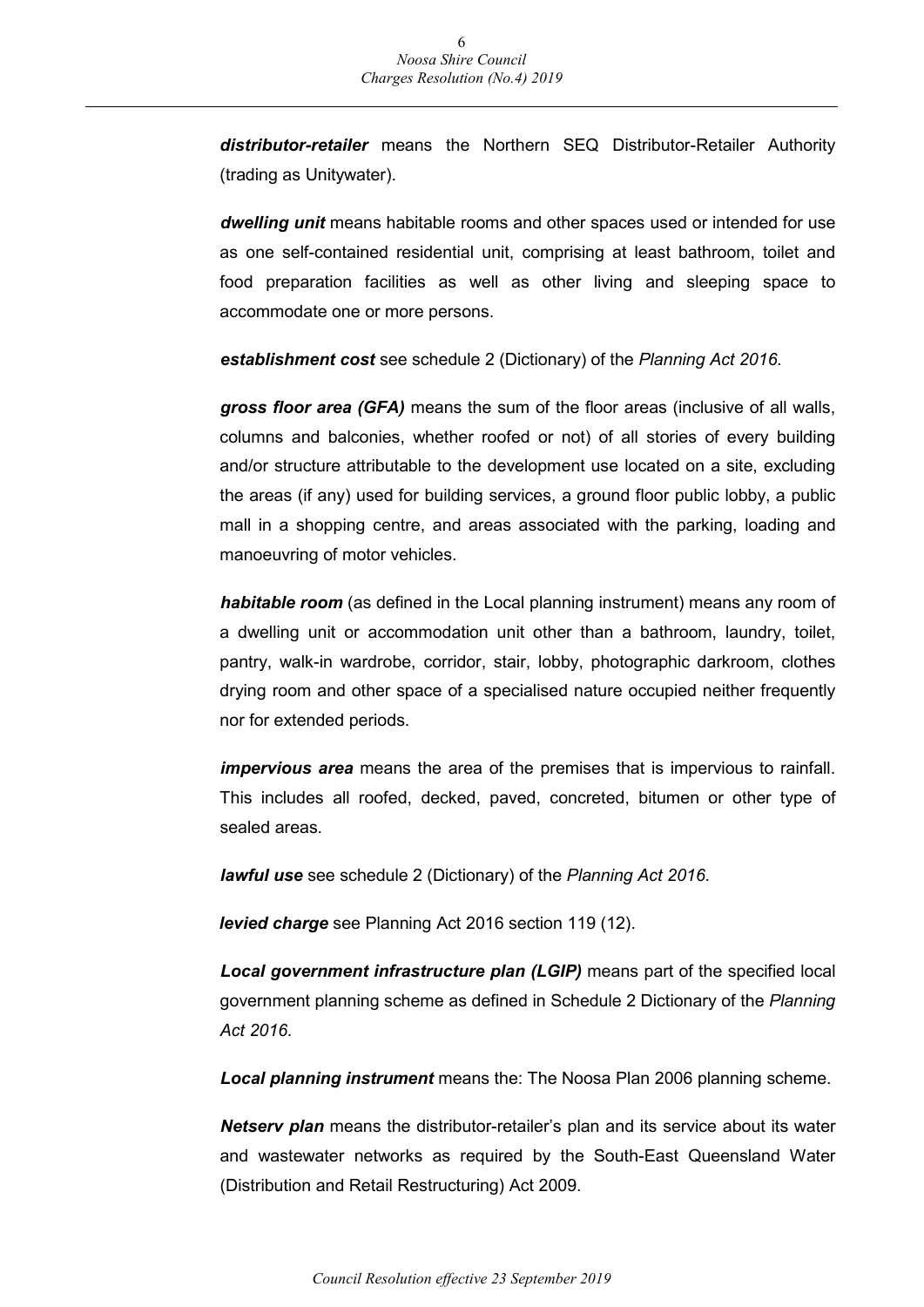*planned date* means the date scheduled for the provision of trunk infrastructure stated in the schedule of works for trunk infrastructure referenced in the LGIP.

*Planning Regulation* means the Planning Regulation 2017 made under the Planning Act 2016.

*prescribed form* means a form prescribed by the Council.

*priority infrastructure area* see section 4.2 (Priority infrastructure area).

- (2) A term defined in the *Planning Act 2016* which is used in the resolution has the meaning given in the *Planning Act 2016*.
- (3) If a term is not defined in the resolution, Local planning instrument or the *Planning Act 2016* the term is to, subject to section 14A (Interpretation best achieving Act's purpose) of the *Acts Interpretation Act 1954*, have the meaning assigned to it by the edition of the Macquarie Dictionary that is current at the commencement date.

## <span id="page-6-0"></span>**2. Application of the adopted infrastructure charge**

#### <span id="page-6-1"></span>**2.1 Purpose**

Section 2 states the following:

- (a) that Chapter 4 of the *Planning Act 2016* has effect in the local government area;
- (b) that the resolution is intended to apply to development in the local government area;
- (c) that the resolution applies to particular development;
- (d) the categorisation of uses under an applicable local planning instrument to development classes and charge categories under Schedule 16 of the Planning Regulation.

#### <span id="page-6-2"></span>**2.2 Effect of the Chapter 4 of the** *Planning Act 2016* **in the local government area**

Chapter 4 of the *Planning Act 2016* applies to all of the local government area.

#### <span id="page-6-3"></span>**2.3 Application of the resolution to the local government area**

The resolution applies to all development in the local government area.

#### <span id="page-6-4"></span>**2.4 Application to particular development**

The Council may levy an infrastructure charge on the following development:

- (a) a reconfiguring a lot;
- (b) a material change of use of premises;
- (c) the carrying out of building work;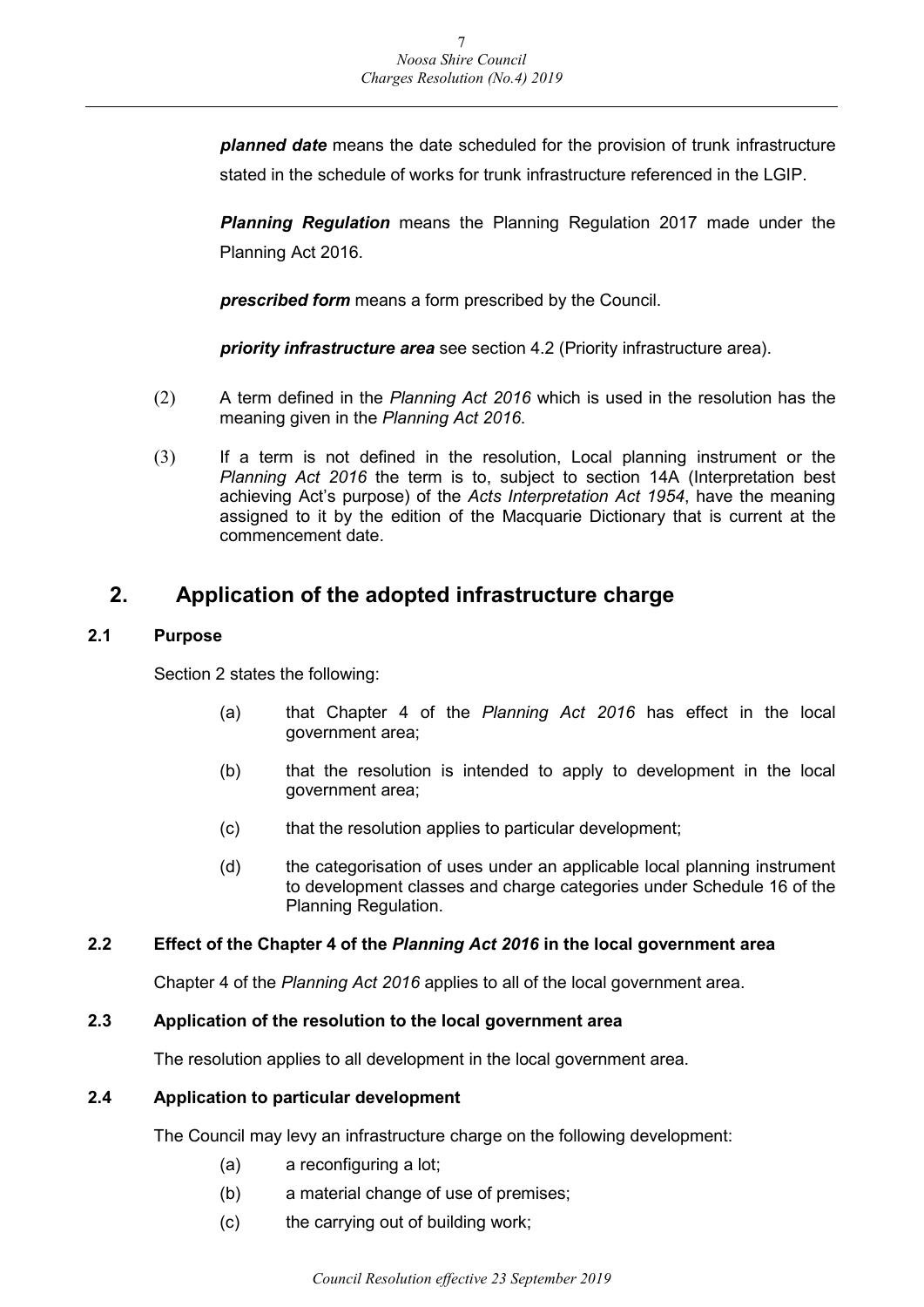(d) other development approval.

#### <span id="page-7-0"></span>**2.5 Categorisation of uses to development classes**

- (1) A use under the local planning instrument as stated in column 1 of Table 10.3 (Schedule of Council adopted charges) is included within the Schedule 16 of the Planning Regulation charge category stated in column 2 of Table 10.3 (Schedule of Council adopted charges).
- (2) The Council and the distributor-retailer are to allocate a use not otherwise stated under subsection (1) to another similar use that the local government or distributor-retailer decides to apply to the use *(refer to Schedule 16 of the Planning Regulation 2017)*.

### <span id="page-7-1"></span>**3. Assumptions about future development**

#### <span id="page-7-2"></span>**3.1 Purpose**

Section 3 states the assumptions about the type, scale, location and timing of future development.

#### <span id="page-7-3"></span>**3.2 Development assumptions about future development**

- (a) the type, scale, location and timing of future development is identified in the LGIP and/or local planning instrument
- (b) development inconsistent with the type, scale, location or timing identified in the LGIP and/or local planning instrument will be subject to assessment for conditions for extra trunk infrastructure costs in accordance with Chapter 4 of the *Planning Act 2016*.

### <span id="page-7-4"></span>**4. Priority infrastructure area**

#### <span id="page-7-5"></span>**4.1 Purpose**

Section 4 states the priority infrastructure area for the Council.

#### <span id="page-7-6"></span>**4.2 Priority infrastructure area**

The priority infrastructure area is identified in the LGIP.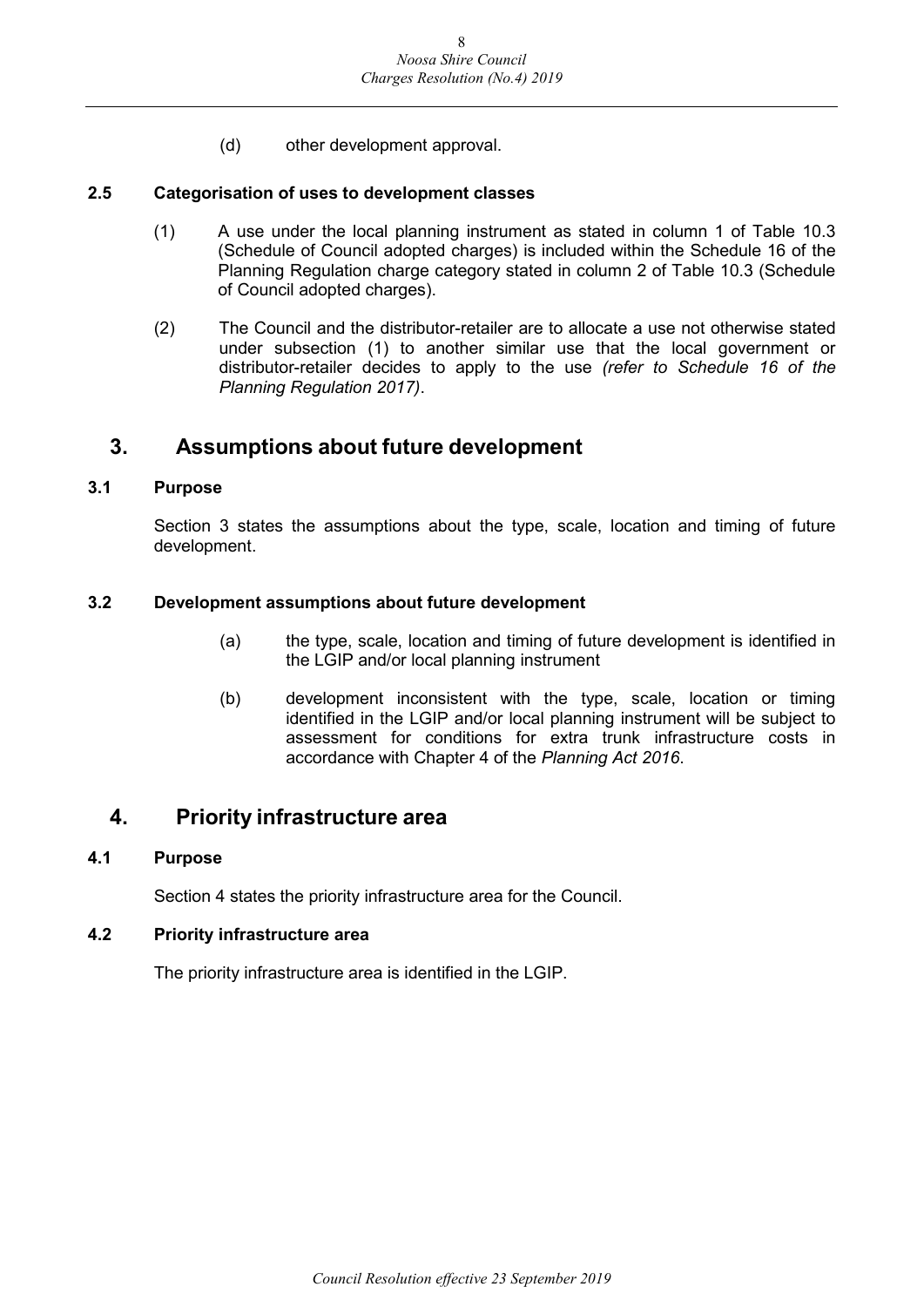## <span id="page-8-0"></span>**Part 2 Trunk infrastructure networks**

### <span id="page-8-1"></span>**5. Trunk infrastructure plans**

#### <span id="page-8-2"></span>**5.1 Purpose**

Section 5 states the trunk infrastructure networks to be funded in part by the levied infrastructure charge.

#### <span id="page-8-3"></span>**5.2 Schedule of works for trunk infrastructure**

The trunk infrastructure networks comprise the land and works for trunk infrastructure detailed in the LGIP and Netserv Plan.

#### <span id="page-8-4"></span>**5.3 Trunk infrastructure network systems and items**

The trunk infrastructure networks identified in the schedule of works for trunk infrastructure include the systems and items detailed in the LGIP and Netserv Plan.

#### <span id="page-8-5"></span>**5.4 Trunk infrastructure plans**

The trunk infrastructure networks identified in the schedule of works for trunk infrastructure are conceptually identified in the trunk infrastructure plans detailed in the LGIP and Netserv Plan.

### <span id="page-8-6"></span>**6. Desired standard of service**

#### <span id="page-8-7"></span>**6.1 Purpose**

Section 6 states the desired standard of service which is the standard guiding the delivery of a trunk infrastructure network.

#### <span id="page-8-8"></span>**6.2 Desired standards of service for trunk infrastructure**

The desired standard of service for each infrastructure network is detailed in the LGIP and Netserv Plan.

## <span id="page-8-9"></span>**7. Establishment cost for trunk infrastructure networks**

#### <span id="page-8-10"></span>**7.1 Purpose**

Section 7 states the establishment cost for an identified trunk infrastructure network.

#### <span id="page-8-11"></span>**7.2 Establishment cost for a trunk infrastructure network**

The establishment cost for the trunk infrastructure networks are detailed in the LGIP and Netserv Plan.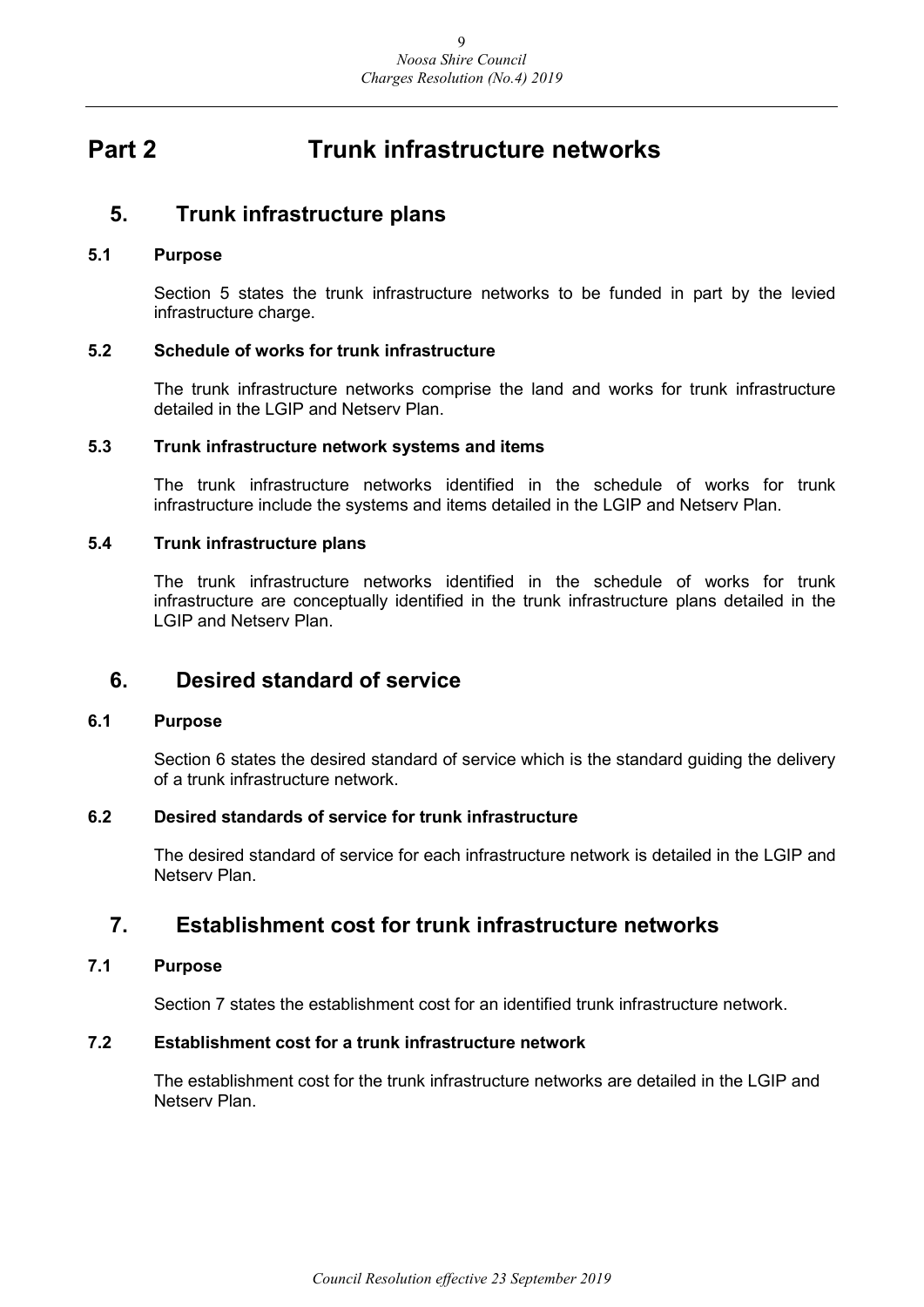## <span id="page-9-0"></span>**Part 3 Levied charge**

## <span id="page-9-1"></span>**8. Levied infrastructure charge**

#### <span id="page-9-2"></span>**8.1 Purpose**

Section 8 states the calculation of the infrastructure charge to be levied by the following:

- (a) the Council under Chapter 4 of the *Planning Act 2016* for the transport, public parks & land for community facilities and stormwater networks in accordance with the breakup agreement;
- (b) the distributor-retailer under the South-East Queensland Water (Distribution and Retail Restructuring) Act 2009 for the sewerage and water supply networks in accordance with the breakup agreement and Unitywater's Infrastructure Charges Schedule.

An infrastructure charge applies where the development results in an increase in the type/s and/or quantity in use/s on the site and therefore places additional demand on trunk infrastructure. The determination of extra demand on trunk infrastructure correlates directly to the infrastructure charge calculation undertaken in accordance with section 8.2 (Calculation of Council levied charge) and section 8.3 (Council adopted charge rates) in compliance with the planning legislation. Refer also to Queensland State Government Fact Sheet: *"Local government infrastructure framework, Calculating additional demand and existing use credits"*.

#### <span id="page-9-3"></span>**8.2 Calculation of Council levied charge**

Infrastructure charges are calculated and levied separately by the Council and distributerretailer in accordance with the charges breakup agreement and relevant legislation.

The legislation states: *"A levied charge may be only for extra demand placed on trunk infrastructure that the development will generate."* In this regard, alternative calculation methodologies may be undertaken according to whether the development approved:

(a) alters the current development and/or use/s lawfully existing on the premises whereby the calculation needs to consider the new "total" development approved and deduct the previous lawful development;

or alternatively:

- (b) simply only adds to the current development use/s lawfully existing on the premises whereby the calculation may be simplified to just comprise the approved additional development quantity and use/s.
- (1) An infrastructure charge that may be levied for reconfiguring a lot is generally calculated as follows:

 $LC_{\text{ROL}} = (AC_{\text{ROL}} \times Q_{\text{ROL}}) - C$ 

Where:

 $LC_{\text{ROI}}$  is the infrastructure charge levied for reconfiguring a lot.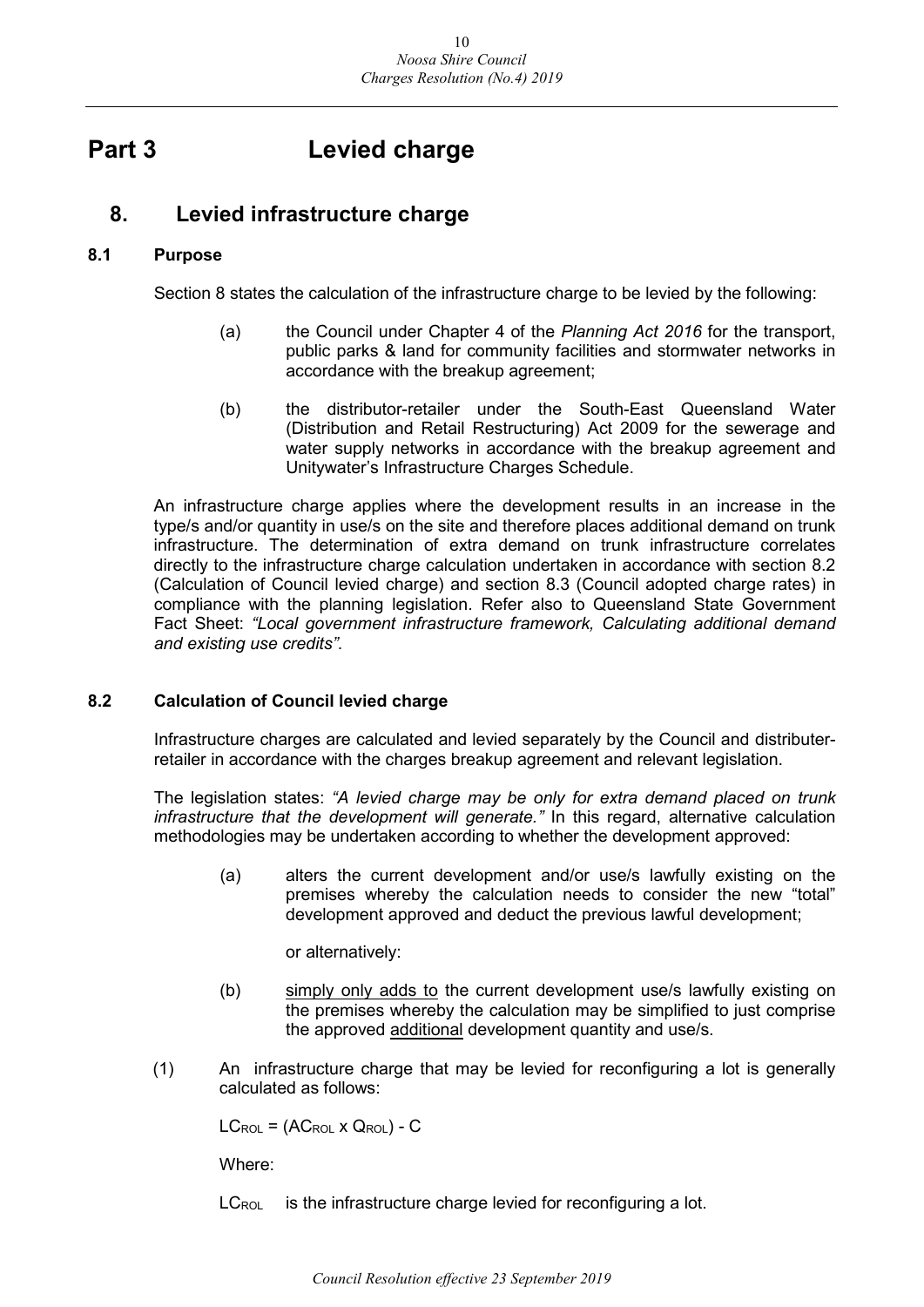- $AC_{\text{ROI}}$  is the adopted charge rate for reconfiguring a lot stated in section 8.3 (Council adopted charge rate).
- $Q_{\text{ROI}}$  is the total no of lots.
- C is the credit stated in section 8.4 (Credit).

Note:

- (a) for residential lot reconfiguration, the adopted infrastructure charge is apportioned across all networks;
- (b) for non-residential lot reconfiguration, the adopted infrastructure charge apportionment excludes the stormwater charge component. The stormwater charge will be calculated and issued on a subsequent material change of use or building work approval when the impervious area is able to be determined.
- (2) An infrastructure charge that may be levied for a material change of use or building work for residential development is generally calculated as follows:

 $LC_R$  = (Sum(AC<sub>R</sub> x Q<sub>R</sub>) for each defined use) – C

Where:

- $LC<sub>R</sub>$  is the infrastructure charge that may be levied for a material change of use or building work for residential development.
- $AC<sub>R</sub>$  is the adopted charge rate for each defined use for a material change of use or building work for residential development stated in section 8.3 (Council adopted charge rate).
- $Q_R$  is the residential quantity for each defined use.
- C is the credit stated in section 8.4 (Credit).
- (3) An infrastructure charge that may be levied for a material change of use or building work for non-residential development is generally calculated as follows:

 $LC = LC_{NR} + LC_{SW}$ 

Where:

LC is the infrastructure charge that may be levied for the total development

LC<sub>NR</sub> = (Sum of (AC<sub>4</sub> x Q<sub>4</sub>) for each defined use) – C<sub>4</sub>

 $LC_{SW} = (AC_{SW} \times Q_{SW}) - C_{SW}$ 

- $LC<sub>NR</sub>$  is the infrastructure charge that may be levied for a material change of use or building work for non-residential development for the transport, public parks and land for community facilities networks.
- $LC<sub>SW</sub>$  is the levied charge for a material change of use or building work for non-residential development for the stormwater network.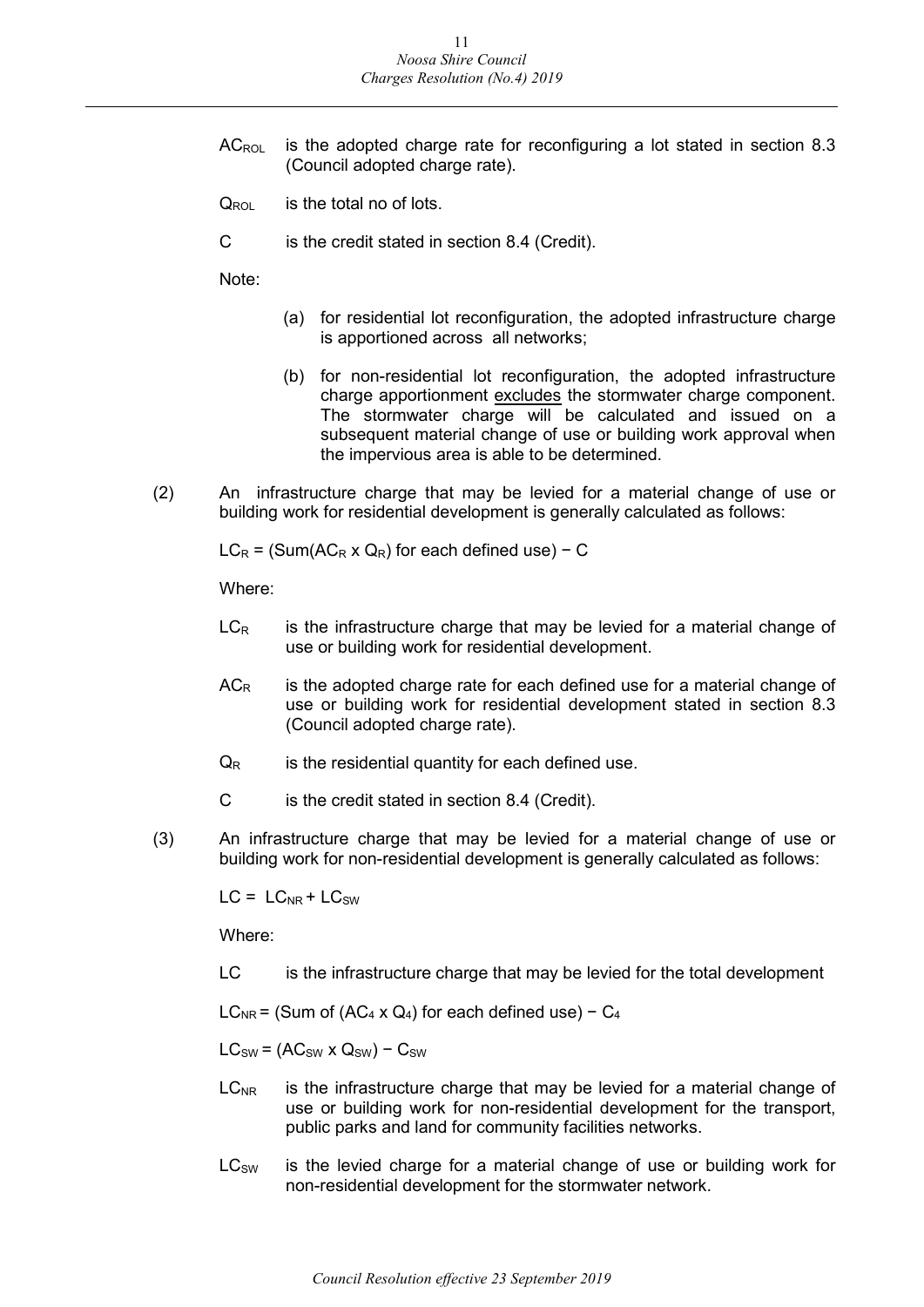- $AC<sub>4</sub>$  is the adopted charge rate for each defined use for a material change of use or building work for non-residential development stated in section 8.3 (Council adopted charge rate) for the transport, public parks and land for community facilities networks.
- $AC<sub>SW</sub>$  is the adopted charge rate for a material change of use or building work for non-residential development stated in section 8.3 (Council adopted charge rate) for the stormwater network.
- $Q_4$  is the non-residential quantity for each defined use.
- $Q_{SW}$  is the impervious area of the development.
- $C_4$  is the credit stated in section 8.4 (Credit) for the transport, public parks and land for community facilities networks.
- $C_{SW}$  is the credit stated in section 8.4 (Credit) for the stormwater network.
- (4) An infrastructure charge is only levied if the calculation in sub-sections (1), (2) and (3) results in an amount greater than \$zero (i.e. no refund applies should the calculated charge result in a negative amount).

#### <span id="page-11-0"></span>**8.3 Council adopted charge rate**

The adopted charge rate for:

- (a) reconfiguring a lot, is the amount stated equivalent to a Residential (3 or more bedroom dwelling unit) in Table 10.3 (Schedule of Council adopted charges);
- (b) a material change of use or building work for:
	- (i) residential development, is stated in Table 10.3 (Schedule of Council adopted charges);
	- (ii) non-residential development other than special uses, is stated in Table 10.3 (Schedule of Council adopted charges), which comprises the following:
		- (A) the adopted charge rate for the transport, public parks and land for community facilities networks; and
		- (B) the adopted charge rate for the stormwater network;
	- (iii) non-residential development being other uses or development not otherwise identified in paragraphs (i) or (ii):
		- (A) the adopted charge rate for the transport, public parks and land for community facilities networks being the prescribed amount for another similar use that the local government decides to apply to the use *(refer to Schedule 16 of the Planning Regulation 2017)*; and
		- (B) the adopted charge rate for the stormwater network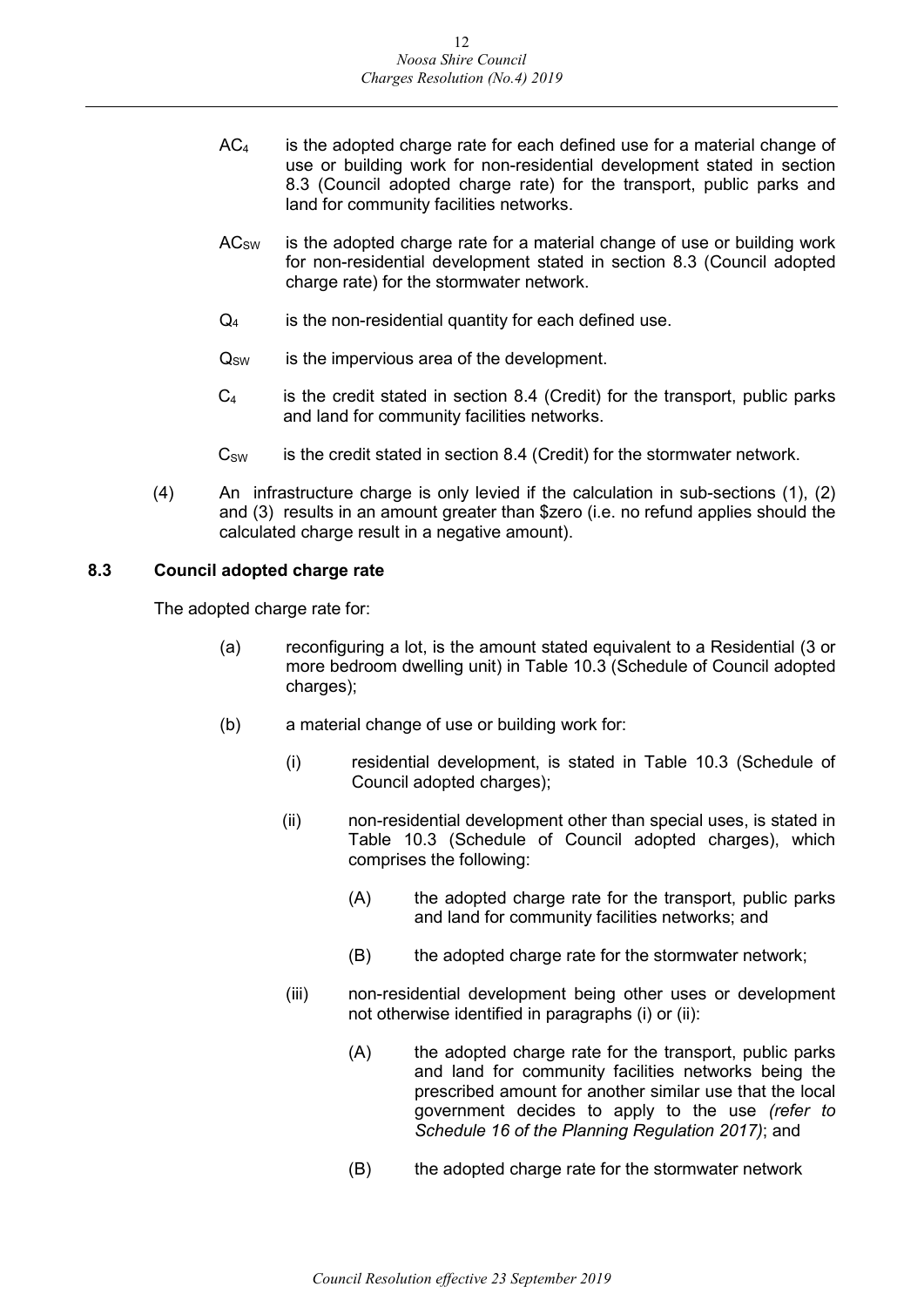#### <span id="page-12-0"></span>**8.4 Credit**

The credit for the premises is an amount which is the greater of the following:

- (a) the development use & quantity of development of an adopted infrastructure charge previously paid for the development of the premises;
- (b) where the premises is subject to an existing lawful use or previous lawful use no longer taking place for:
	- (i) residential development, the amount stated for an adopted charge in Table 10.3 (Schedule of Council adopted charges) for the lawful use;
	- (ii) non-residential development other than special uses, the amount stated for an adopted charge in Table 10.3 (Schedule of Council adopted charges) for the lawful use;
	- (iii) non-residential development being other uses or development not otherwise identified in paragraphs (i) or (ii), the prescribed amount for another similar use that the local government decides to apply to the use *(refer to Schedule 16 of the Planning Regulation 2017)*.

The onus remains with the applicant to provide full details and evidence as to the extent and lawfulness of any claim for a credit for a previous use no longer taking place.

- (c) where the premises is not subject to an existing or previous lawful use:
	- (i) for residential development, the amount applicable for a residential lot stated for Residential (3 or more bedroom dwelling unit) in Table 10.3 (Schedule of Council adopted charges) applicable to a single residential lot provided the lot is capable of having a dwelling house built on the lot in compliance the planning scheme requirements;
	- (ii) for non-residential development, no credit applies.

#### <span id="page-12-1"></span>**8.5 Additional credit for past contribution or charge**

For a past contribution and or charge relating to "current" trunk infrastructure that has been paid for a particular trunk network under a previous charging regime that exceeds the credit applied under section 8.4 (Credit), an "additional credit" against the adopted charge for the particular network will be recognised. The amount of the credit will be determined by converting the previous payment to an equivalent adopted charge as determined by Council and only relates to the amount over and above the standard credit applied under section 8.4 (credit).

The amount of the credit will not be more than the adopted charge amount apportioned for that network. The onus remains with the applicant to provide full details and evidence of any payments of contributions and or charges under a previous charging regime.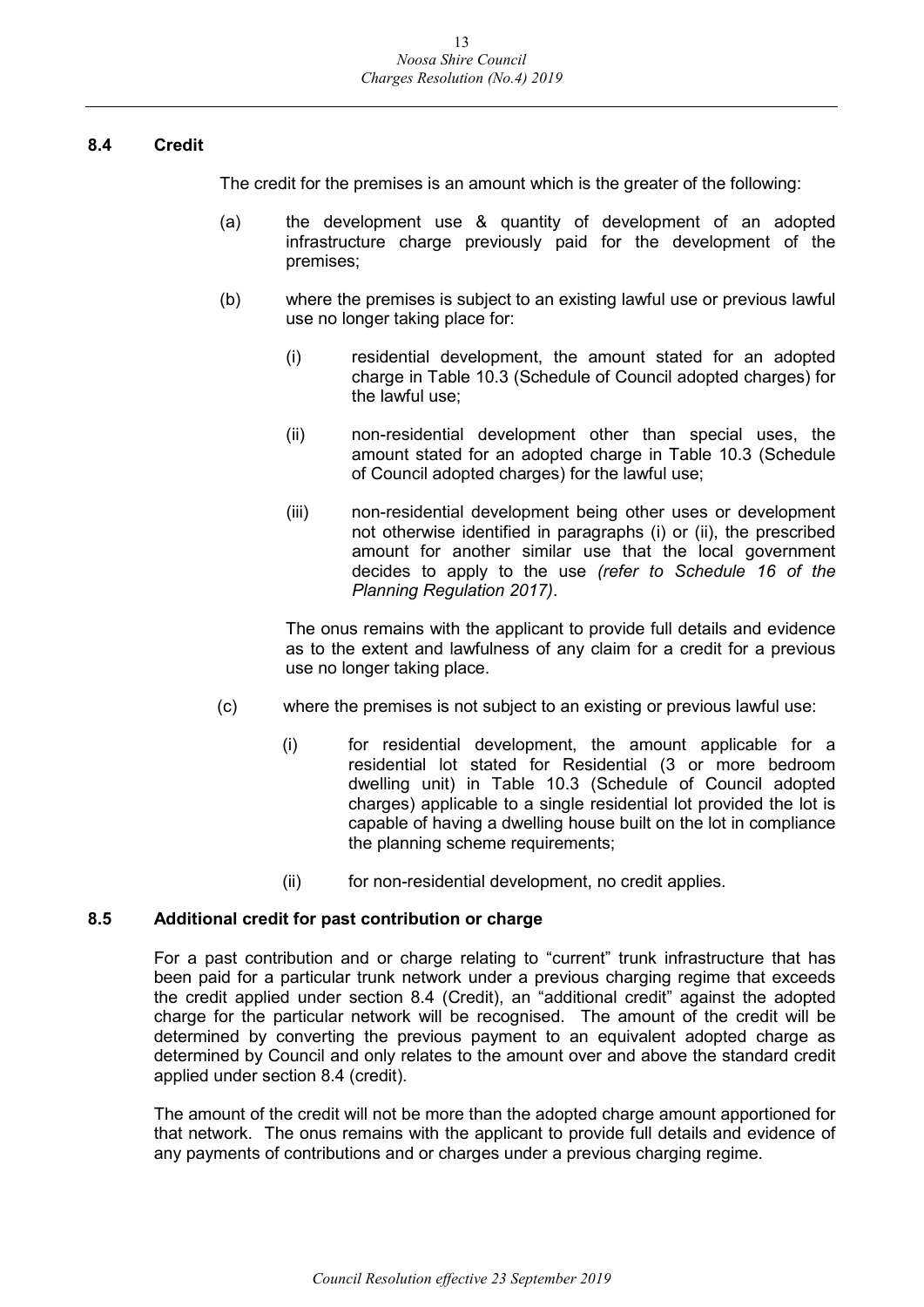## <span id="page-13-0"></span>**9. Administration of levied charge**

#### <span id="page-13-1"></span>**9.1 Purpose**

Section 9 states how an infrastructure charge levied by the Council is to be administered.

#### <span id="page-13-2"></span>**9.2 Subsidy for a levied charge**

The Council's policy statement in respect of a subsidy for a levied infrastructure charge is stated in *Council Policy Document - Infrastructure Charges Rebates for Community Organisations* in effect at the time of levying the infrastructure charge.

#### <span id="page-13-3"></span>**9.3 Time of payment of a levied charge**

A levied infrastructure charge is payable in accordance with the *Planning Act 2016* at the following time:

- $(a)$  if the charge applies to reconfiguring a lot when the Council approves the plan for the reconfiguration that, under the Land Title Act, is required to be given to Council for approval; or
- (b) if the charge applies to building work ― the sooner of: when the certificate of classification or final inspection certificate for the building work is given under the Building Act or prior to occupancy; or
- (c) if the charge applies to a material change of use ― when the change happens; or
- (d) if the charge applies for other development, on the day stated in the infrastructure charges notice under which the charge is levied.

#### <span id="page-13-4"></span>**9.4 Alternatives to paying a levied charge**

The Council may give consideration to entering into an infrastructure agreement involving an alternative to the way a payment is to be made or an infrastructure contribution provided in a form other than paying an infrastructure charge.

#### <span id="page-13-5"></span>**9.5 Automatic increase provision of levied charge**

The levied infrastructure charge is subject to an automatic increase provision (indexation) as permitted under the legislation. The automatic increase provision is applied as follows:

- (1) The infrastructure charge is first calculated using the adopted charge rates at the base date and indexed to the Financial Year current at the time of issue of the infrastructure charge notice;
- (2) The issued infrastructure charge is subject to further indexation from the date of issue until the date of payment.
- (3) Indexation is applied annually per Financial Year using variations applicable to the "maximum amount" possible to be issued under the Planning Regulation 2017 as amended in accordance with the legislation from the stipulated base date to the time of issue and payment.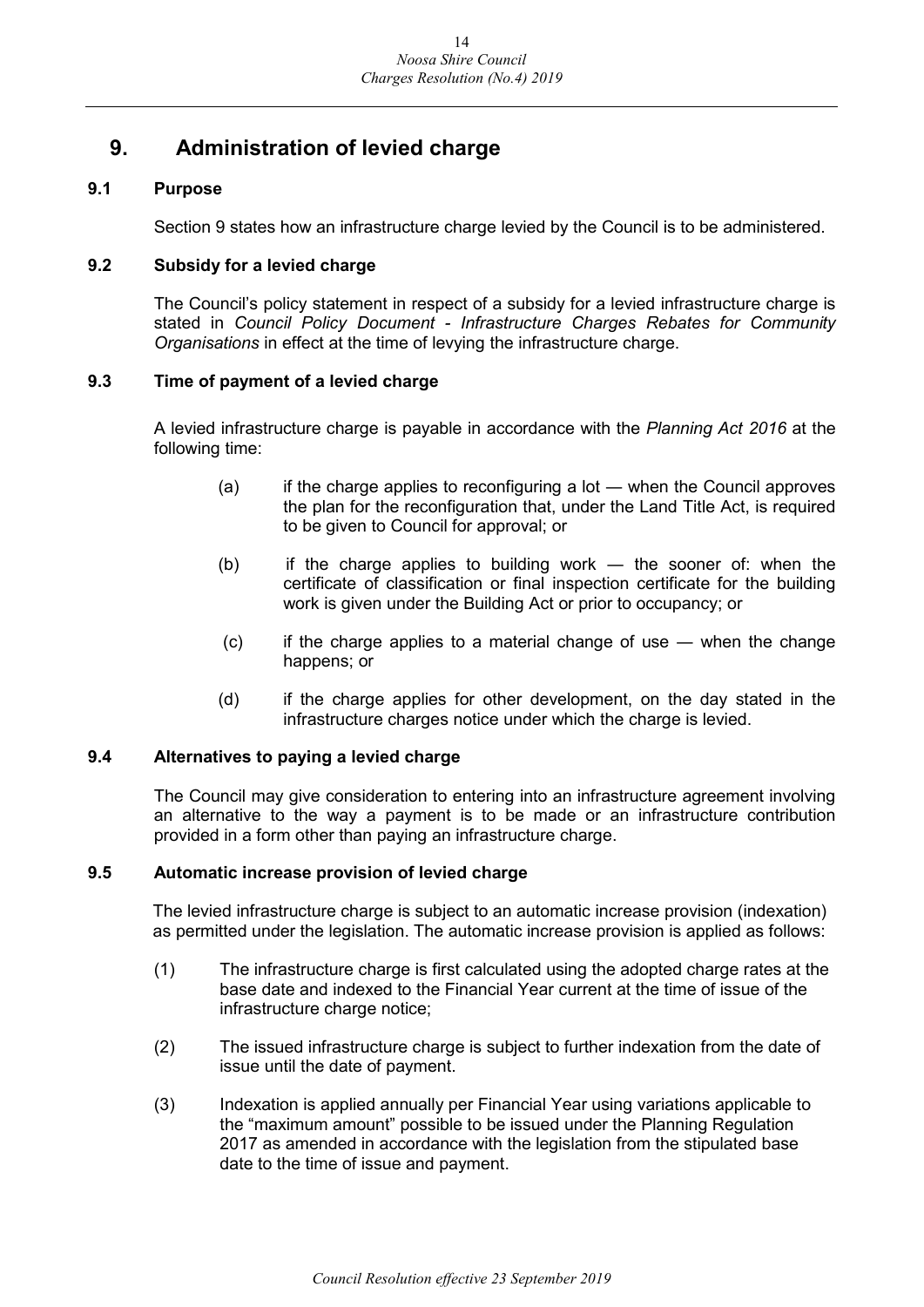### <span id="page-14-0"></span>**10. Allocation of adopted infrastructure charge (breakup agreement)**

#### <span id="page-14-1"></span>**10.1 Purpose**

Section 10 states how the adopted infrastructure charge of the Council and the distributorretailer is to be allocated in accordance with the breakup agreement.

#### <span id="page-14-2"></span>**10.2 Allocation of adopted infrastructure charge to the Council and the distributorretailer (breakup agreement)**

- (1) The proportion of an adopted infrastructure charge to be allocated to the Council and the distributor-retailer is stated in Table 10.1 (Allocation of adopted infrastructure charge (breakup agreement) to the Council and the distributorretailer). For non-residential development, this proportion of the adopted charge excludes the stormwater network which is calculated separately and allocated 100% to Council.
- (2) The levied charge is calculated and issued separately by the Council and distributor-retailer as applying to their respective infrastructure networks in accordance with the breakup agreement.
- (3) Where development is not connected to the water and sewerage networks, the levied charge issued by distributor-retailer is reduced as determined by the distributor-retailer.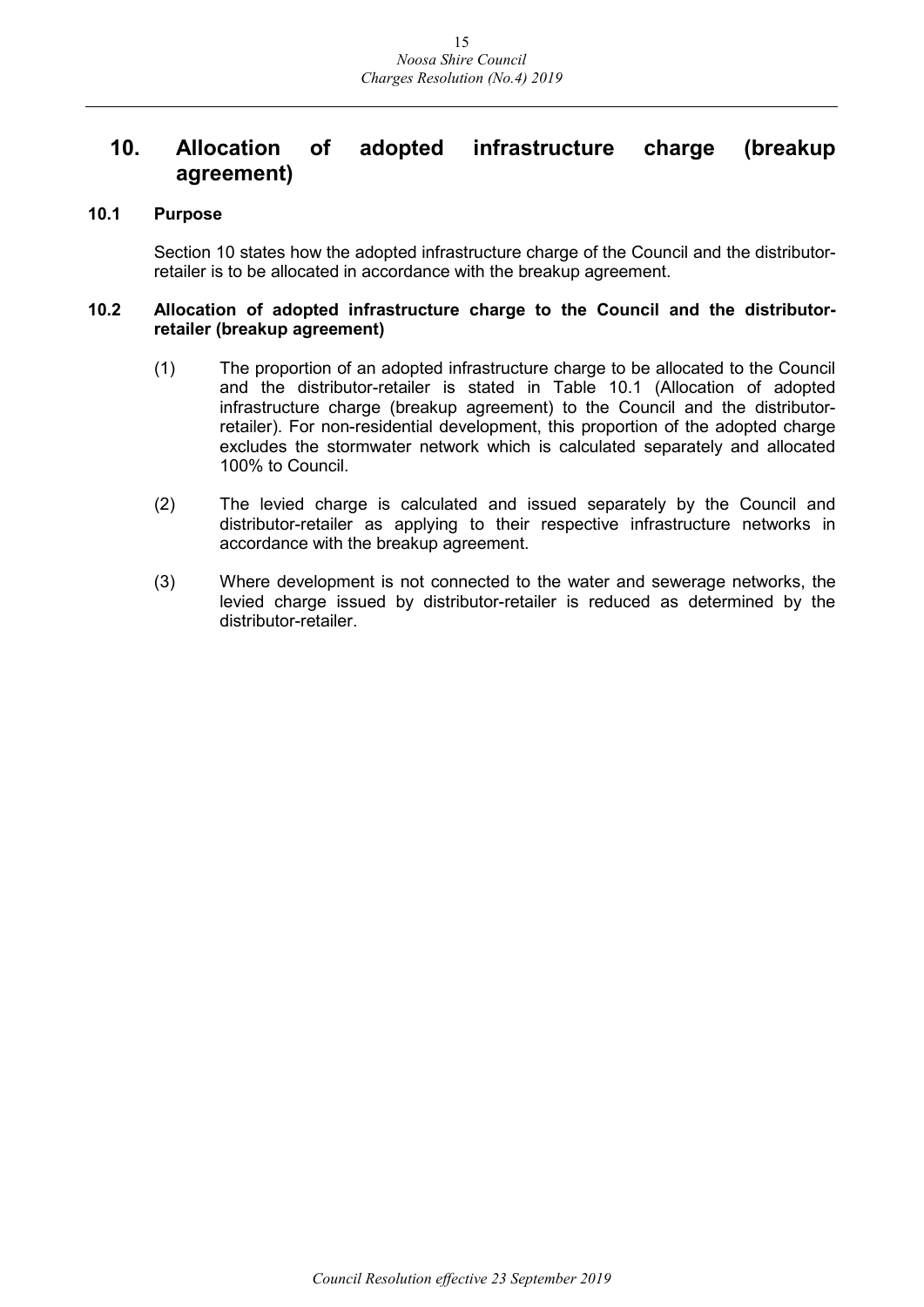#### **Table 10.1 Apportionment of adopted infrastructure charge (breakup agreement) to the Council and the Distributor-Retailer (Unitywater)**

| Column <sub>1</sub>                        | Column 2                    |                                                                                                              | Column 3                                                                        |                                                        | Column 4                                       |                                                                                                                        |                                                 |  |
|--------------------------------------------|-----------------------------|--------------------------------------------------------------------------------------------------------------|---------------------------------------------------------------------------------|--------------------------------------------------------|------------------------------------------------|------------------------------------------------------------------------------------------------------------------------|-------------------------------------------------|--|
| Applicable<br>local planning<br>instrument | <b>Planning</b><br>areas    |                                                                                                              | *Apportionment of adopted infrastructure charge for Non-Residential Development | Apportionment of adopted infrastructure<br>charge for: |                                                |                                                                                                                        |                                                 |  |
|                                            |                             | <b>Retail, Commercial and Entertainment Uses</b><br>(Retail, Office, Bulk Goods, Showroom,<br>Entertainment) |                                                                                 | <b>Industry Uses</b>                                   |                                                | a)<br><b>Residential development; and</b><br>b)<br>*Non-Residential development not<br>otherwise specified in Column 3 |                                                 |  |
|                                            |                             | Noosa Shire Council<br>(%)                                                                                   | Distributor-Retailer<br>(Unitywater)<br>$(\% )$                                 | Noosa Shire Council<br>$(\%)$                          | Distributor-Retailer<br>(Unitywater)<br>$(\%)$ | Noosa Shire Council<br>(% )                                                                                            | Distributor-Retailer<br>(Unitywater)<br>$(\% )$ |  |
| The Noosa Plan                             | All Areas in<br>Noosa Shire | 85                                                                                                           | 15                                                                              | 64                                                     | 36                                             | 60                                                                                                                     | 40                                              |  |

#### **Note:**

**\*** For **Non-Residential** development, the adopted infrastructure charge apportionment excludes stormwater which is calculated and allocated separately 100% to Council.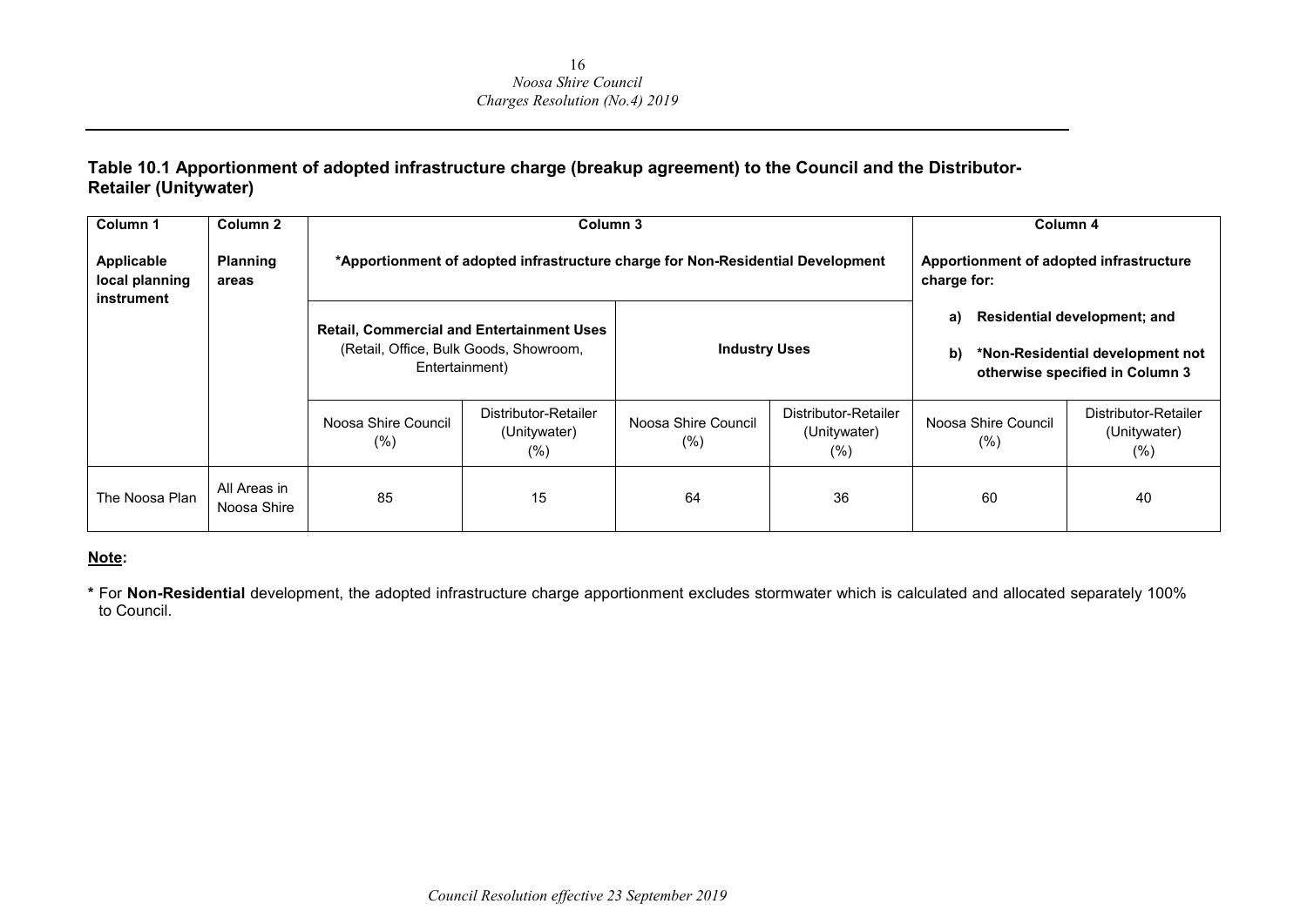#### <span id="page-16-0"></span>**10.3 Allocation of levied charge to trunk infrastructure networks**

Infrastructure charges are provided for provision of trunk infrastructure in accordance with the breakup agreement for:

- (a) distributor-retailer trunk infrastructure, in accordance with Unitywater's Netserv Plan and Infrastructure Charges Schedule as determined by Unitywater.
- (b) Council trunk infrastructure, in accordance with Council's LGIP and generally with Table 10.2 *(Allocation of Council levied charge to trunk infrastructure networks)*. The final allocation and spending of infrastructure charges collected for trunk infrastructure will be determined and administered by Council's Finance Department.

#### **Table 10.2 Allocation of Council levied charge to trunk infrastructure networks**

| Column <sub>1</sub><br>Infrastructure charge                                                                                                            | Column <sub>2</sub><br><b>Allocation of Council infrastructure</b><br>charge to trunk infrastructure networks |                                                                       |                                  |
|---------------------------------------------------------------------------------------------------------------------------------------------------------|---------------------------------------------------------------------------------------------------------------|-----------------------------------------------------------------------|----------------------------------|
|                                                                                                                                                         | <b>Transport</b><br>(%)                                                                                       | <b>Public parks</b><br>and land for<br>community<br>facilities<br>(%) | #Stormwater<br>(%)               |
| Infrastructure charge for<br><b>Residential development:</b><br>(a) reconfiguring a lot; or<br>(b) a material change of use;<br>or<br>(c) building work | 40                                                                                                            | 50                                                                    | 10                               |
| Infrastructure charge for<br>Non-Residential<br>development :<br>(a) reconfiguring a lot                                                                | 85                                                                                                            | 15                                                                    | *N/A                             |
| Infrastructure charge for<br><b>Non-Residential</b><br>development for:<br>(b) a material change of use;<br>or<br>(c) building work                     | 85                                                                                                            | 15                                                                    | Calculated<br>Separately<br>100% |

#### **Note:**

- \* The **Non-Residential** Stormwater charge is normally unable to be calculated on a reconfiguration of a lot approval. This charge will therefore be calculated and applied on subsequent development permits for material change of use or building work when the impervious area is able to be determined.
- # The Stormwater component of the charge will only apply to development located inside the PIA.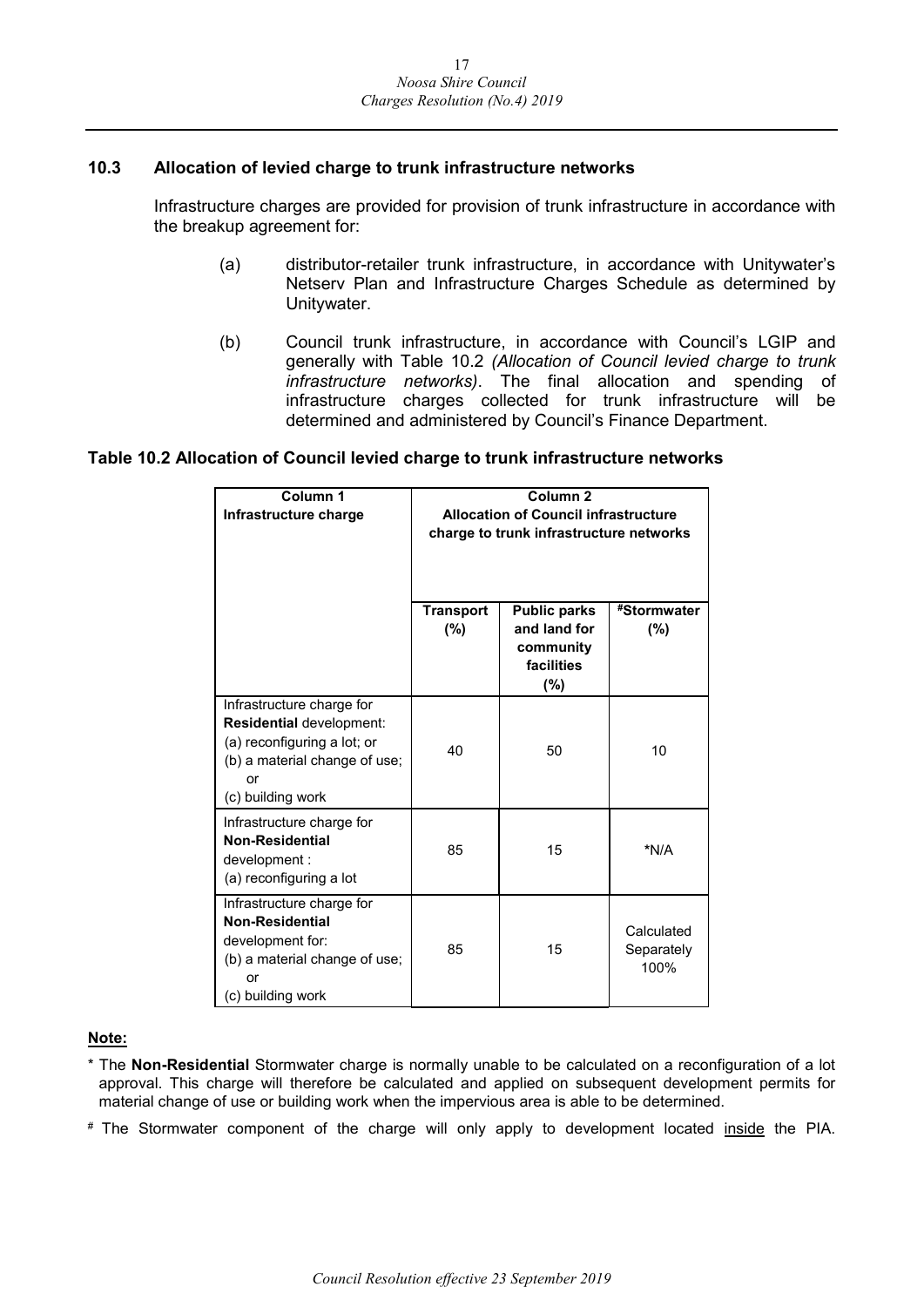#### **10.4 Schedule of Council Adopted Infrastructure Charges (under breakup agreement)**

Table 10.3 (Schedule of Council adopted charges) states the development class for a use under The Noosa Plan, planning scheme and the adopted charge at the base date of 1 July 2019 for the 2019-2020 Financial Year applying to Council networks in accordance with the "charges breakup" agreement.

#### **Table 10.3 Schedule of Council adopted charges**

<span id="page-17-0"></span>

| Column <sub>1</sub><br>Use under The Noosa Plan |                                                                                      | Column <sub>2</sub><br><b>Development</b><br>class | Column <sub>3</sub><br>Unit of<br>measure                 | Column 4<br><b>Planning Regulation</b><br><b>Prescribed Amount for</b>             | Column <sub>5</sub><br><b>COUNCIL</b><br><b>APPORTIONMENT</b><br>Per Table 10.1 | Column <sub>6</sub><br><b>COUNCIL</b><br><b>CHARGE</b><br>Per Table 10.1             | Column <sub>7</sub><br><b>Planning Regulation</b><br><b>Prescribed Amount for</b>                                                 |
|-------------------------------------------------|--------------------------------------------------------------------------------------|----------------------------------------------------|-----------------------------------------------------------|------------------------------------------------------------------------------------|---------------------------------------------------------------------------------|--------------------------------------------------------------------------------------|-----------------------------------------------------------------------------------------------------------------------------------|
| <b>Use</b><br>class                             | Defined use                                                                          |                                                    |                                                           | <b>Adopted Charge</b><br>(Financial Year<br>2019-2020)<br>(\$ per unit of measure) | (Charges breakup) of<br>Prescribed Amount in<br>Column 4<br>(%)                 | (Charges breakup) of<br>Prescribed Amount in<br>Column 4<br>(\$ per unit of measure) | <b>Adopted Charge</b><br><b>Stormwater</b><br>(Non-Residential)<br>Adopted by<br><b>COUNCIL</b><br>(\$ per $m^2$ impervious area) |
| Residential - Reconfiguration of a Lot          |                                                                                      |                                                    | Lot<br>(equivalent to a 3<br>or more bedroom<br>dwelling) | \$29,339.55                                                                        | 60%                                                                             | \$17,603.73                                                                          | N/A                                                                                                                               |
|                                                 | Non-residential - Reconfiguration of a Lot                                           |                                                    | Lot<br>(equivalent to a 3<br>or more bedroom<br>dwelling) | \$29,339.55                                                                        | 60%                                                                             | \$17,603.73                                                                          | <b>Nil</b><br>(to be calculated and applied on<br>subsequent development permits that<br>determines impervious areas)             |
|                                                 | • Detached house                                                                     |                                                    | 3 or more<br>bedroom<br>dwelling                          | \$29,339.55                                                                        | 60%                                                                             | \$17,603.73                                                                          | N/A                                                                                                                               |
|                                                 | • Community residence<br>• Ancillary dwelling unit<br>&                              |                                                    | 2 bedroom<br>dwelling                                     | \$20,956.80                                                                        | 60%                                                                             | \$12,574.08                                                                          | N/A                                                                                                                               |
| Residential                                     | Multiple housing<br>• Type 2 Duplex<br>• Type 4 Conventional                         | Residential                                        | 1 bedroom<br>dwelling                                     | \$20,956.80                                                                        | 60%                                                                             | \$12.574.08<br><b>Reduced by Council to</b><br>\$8,560.00                            | N/A                                                                                                                               |
|                                                 | • Type 5 Relocatable                                                                 |                                                    | Secondary<br>dwelling to a<br>detached<br>house           | \$20.956.80                                                                        | 60%                                                                             | \$12,574.08<br><b>Reduced by Council to</b><br>\$6,249.00                            | N/A                                                                                                                               |
|                                                 | Multiple housing<br>• Type 3 Retirement and<br>special needs (aged<br>care facility) | Essential<br>services                              | m <sup>2</sup> GFA                                        | \$146.70                                                                           | 60%                                                                             | \$88.02<br><b>Reduced by Council to</b><br>\$65.44                                   | \$10.25                                                                                                                           |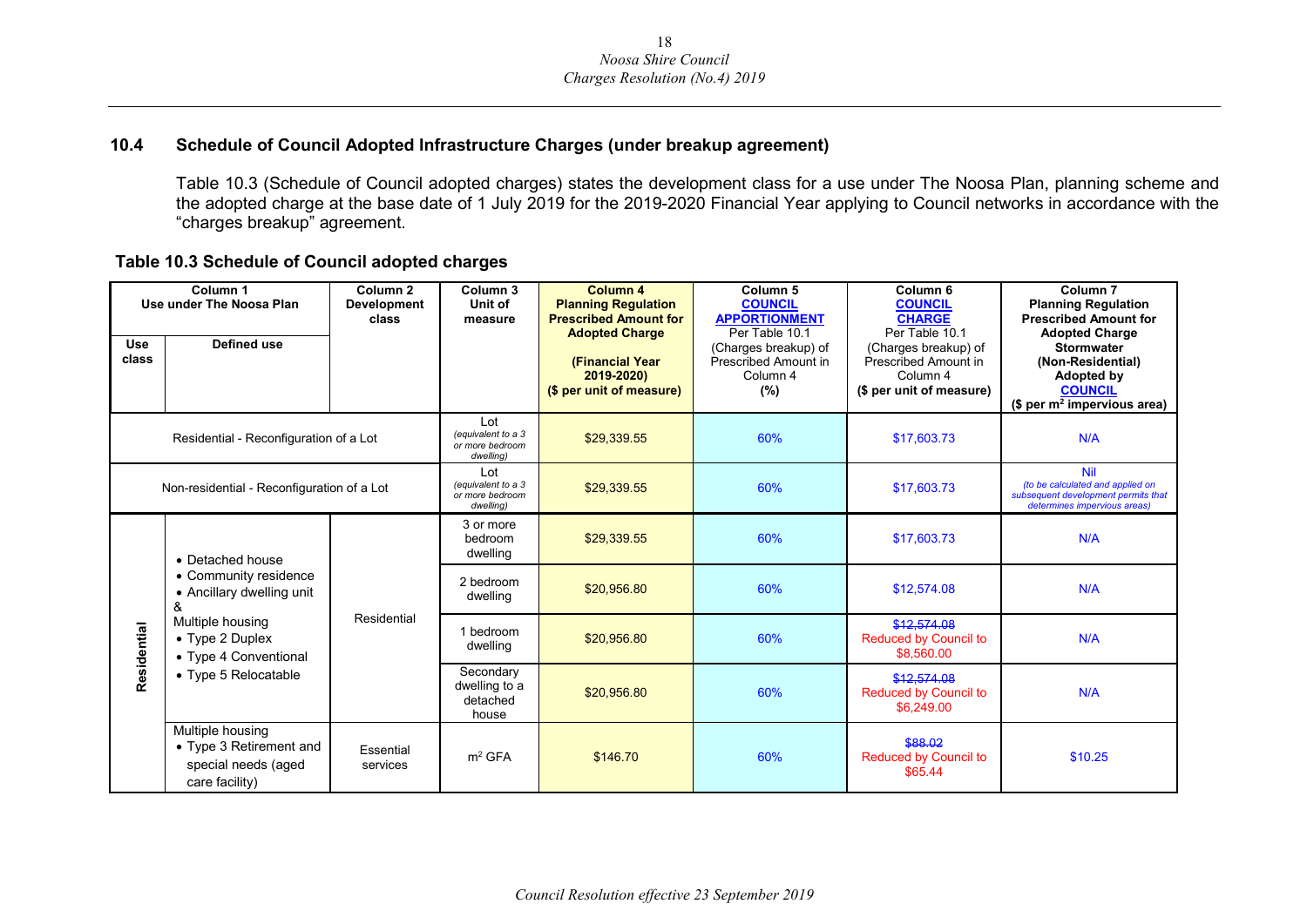|                     | Column 1<br>Use under The Noosa Plan                             | Column <sub>2</sub><br><b>Development</b><br>class   | Column 3<br>Unit of<br>measure                                     | Column 4<br><b>Planning Regulation</b><br><b>Prescribed Amount for</b><br><b>Adopted Charge</b> | Column 5<br><b>COUNCIL</b><br><b>APPORTIONMENT</b><br>Per Table 10.1 | Column 6<br><b>COUNCIL</b><br><b>CHARGE</b><br>Per Table 10.1                        | Column <sub>7</sub><br><b>Planning Regulation</b><br><b>Prescribed Amount for</b><br><b>Adopted Charge</b> |
|---------------------|------------------------------------------------------------------|------------------------------------------------------|--------------------------------------------------------------------|-------------------------------------------------------------------------------------------------|----------------------------------------------------------------------|--------------------------------------------------------------------------------------|------------------------------------------------------------------------------------------------------------|
| <b>Use</b><br>class | Defined use                                                      |                                                      |                                                                    | (Financial Year<br>2019-2020)<br>(\$ per unit of measure)                                       | (Charges breakup) of<br>Prescribed Amount in<br>Column 4<br>(%)      | (Charges breakup) of<br>Prescribed Amount in<br>Column 4<br>(\$ per unit of measure) | <b>Stormwater</b><br>(Non-Residential)<br>Adopted by<br><b>COUNCIL</b><br>(\$ per $m^2$ impervious area)   |
|                     | Multiple housing                                                 |                                                      | 3 or more<br>bedroom<br>dwelling                                   | \$29,339.55                                                                                     | 60%                                                                  | \$17,603.73<br><b>Reduced by Council to</b><br>\$13,458.00                           | N/A                                                                                                        |
|                     | • Type 3 Retirement and<br>special needs<br>(retirement village) | Long term<br>accommodation                           | 2 bedroom<br>dwelling                                              | \$20,956.80                                                                                     | 60%                                                                  | \$12,574.08<br><b>Reduced by Council to</b><br>\$9,613.00                            | N/A                                                                                                        |
|                     |                                                                  |                                                      | 1 bedroom<br>dwelling                                              | \$20,956.80                                                                                     | 60%                                                                  | \$12,574.08<br>Reduced by Council to<br>\$6,249.00                                   | N/A                                                                                                        |
|                     |                                                                  |                                                      | per suite (with<br>$1$ or $2$<br>bedrooms)                         | \$10.478.40                                                                                     | 60%                                                                  | \$6,287.04                                                                           |                                                                                                            |
|                     |                                                                  |                                                      | per suite (with<br>3 or more<br>bedrooms)                          | \$14,669.75                                                                                     | 60%                                                                  | \$8,801.85                                                                           | N/A                                                                                                        |
| Residential         | Visitor accommodation<br>• Type 1 Home hosted                    | Short term<br>• Type 2 Caravan park<br>accommodation | per bedroom<br>(for a bedroom<br>that is<br>not within a<br>suite) | \$10.478.40                                                                                     | 60%                                                                  | \$6,287.04                                                                           |                                                                                                            |
|                     | • Type 3 Rural<br>• Type 4 Conventional                          |                                                      | per 1 or 2<br>tent/caravan<br>sites                                | \$10,478.40                                                                                     | 60%                                                                  | \$6,287.04                                                                           |                                                                                                            |
|                     |                                                                  |                                                      | per 3<br>tent/caravan<br>sites                                     | \$14,669.75                                                                                     | 60%                                                                  | \$8.801.85                                                                           | N/A                                                                                                        |
|                     |                                                                  |                                                      | per 1 or 2<br>bedroom cabin                                        | \$10,478.40                                                                                     | 60%                                                                  | \$6,287.04                                                                           |                                                                                                            |
|                     |                                                                  |                                                      | per 3 or more<br>bedroom cabin                                     | \$14,669.75                                                                                     | 60%                                                                  | \$8.801.85                                                                           |                                                                                                            |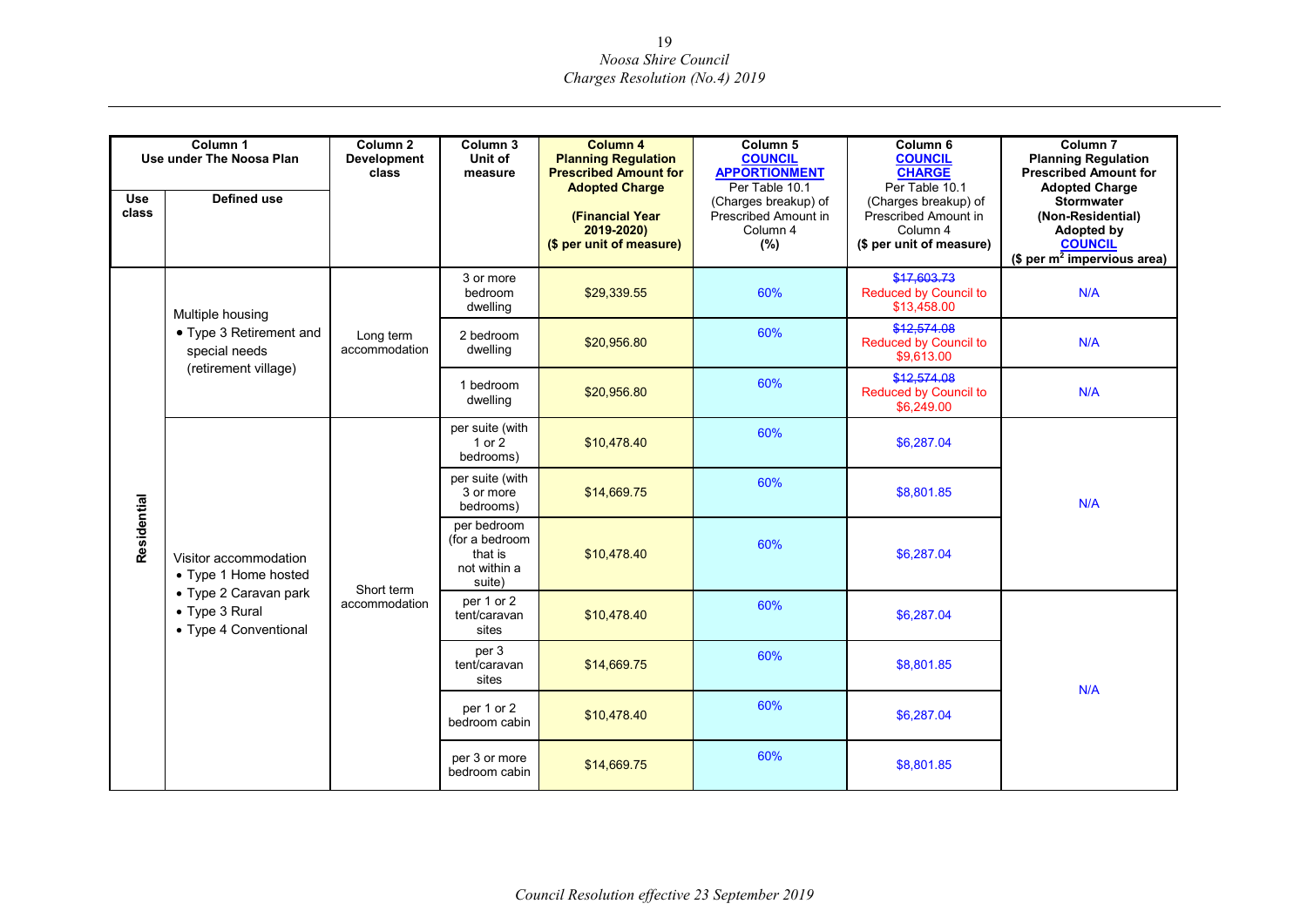|                 | Column <sub>1</sub><br>Use under The Noosa Plan                       | Column <sub>2</sub><br><b>Development</b><br>class | Column 3<br>Unit of<br>measure                   | Column 4<br><b>Planning Regulation</b><br><b>Prescribed Amount for</b><br><b>Adopted Charge</b> | Column <sub>5</sub><br><b>COUNCIL</b><br><b>APPORTIONMENT</b><br>Per Table 10.1 | Column <sub>6</sub><br><b>COUNCIL</b><br><b>CHARGE</b><br>Per Table 10.1             | Column <sub>7</sub><br><b>Planning Regulation</b><br><b>Prescribed Amount for</b><br><b>Adopted Charge</b> |
|-----------------|-----------------------------------------------------------------------|----------------------------------------------------|--------------------------------------------------|-------------------------------------------------------------------------------------------------|---------------------------------------------------------------------------------|--------------------------------------------------------------------------------------|------------------------------------------------------------------------------------------------------------|
| Use<br>class    | <b>Defined use</b>                                                    |                                                    |                                                  | (Financial Year<br>2019-2020)<br>(\$ per unit of measure)                                       | (Charges breakup) of<br>Prescribed Amount in<br>Column 4<br>(%)                 | (Charges breakup) of<br>Prescribed Amount in<br>Column 4<br>(\$ per unit of measure) | <b>Stormwater</b><br>(Non-Residential)<br>Adopted by<br><b>COUNCIL</b><br>(\$ per $m^2$ impervious area)   |
|                 | Cultivation<br>• Type 1 Traditional                                   | Low impact rural                                   | N/A                                              | Nil                                                                                             | Nil                                                                             | Nil                                                                                  | Nil                                                                                                        |
|                 | Cultivation<br>• Type 2 Intensive                                     | High impact<br>rural                               | m <sup>2</sup> GFA                               | \$20.90                                                                                         | 60%                                                                             | \$12.54                                                                              | Nil                                                                                                        |
| Agricultural    | Animal husbandry<br>• Type 1 Traditional                              | Low impact rural                                   | N/A                                              | <b>Nil</b>                                                                                      | Nil                                                                             | Nil                                                                                  | Nil                                                                                                        |
|                 | Animal husbandry<br>• Type 2 Intensive                                | High impact<br>rural                               | m <sup>2</sup> GFA                               | \$20.90                                                                                         | 60%                                                                             | \$12.54                                                                              | Nil                                                                                                        |
|                 | Forestry<br>• Type 1 Native<br>• Type 2 Plantation                    | Low impact rural                                   | N/A                                              | Nil                                                                                             | Nil                                                                             | Nil                                                                                  | Nil                                                                                                        |
|                 | <b>Commercial business</b><br>• Type 1 Office                         | Commercial<br>(office)                             | m <sup>2</sup> GFA                               | \$146.70                                                                                        | 85%                                                                             | \$124.69                                                                             | \$10.50                                                                                                    |
|                 | <b>Commercial business</b><br>• Type 2 Medical<br>• Type 3 Veterinary | Essential<br>services                              | m <sup>2</sup> GFA                               | \$146.70                                                                                        | 60%                                                                             | \$88.02                                                                              | \$10.50                                                                                                    |
| <b>Business</b> | Entertainment and dining<br>business<br>• Type 1 Food &<br>beverages  | Commercial<br>(retail)                             | m <sup>2</sup> GFA                               | \$188.60                                                                                        | 85%                                                                             | \$160.31                                                                             | \$10.50                                                                                                    |
|                 | Entertainment and dining<br>business<br>• Type 2 Recreation,          | Indoor sport &                                     | m <sup>2</sup> GFA<br>(excluding<br>court areas) | \$209.55                                                                                        | 60%                                                                             | \$125.73<br><b>Reduced by Council to</b><br>\$78.74                                  | \$10.50                                                                                                    |
|                 | amusement and<br>fitness                                              | recreation facility                                | m <sup>2</sup> GFA<br>(court areas)              | \$20.90                                                                                         | 60%                                                                             | \$12.54<br><b>Reduced by Council to</b><br>\$11.25                                   |                                                                                                            |
|                 | Entertainment and dining<br>business<br>• Type 3 Bar                  | Entertainment                                      | m <sup>2</sup> GFA                               | \$209.55                                                                                        | 85%                                                                             | \$178.11                                                                             | \$10.50                                                                                                    |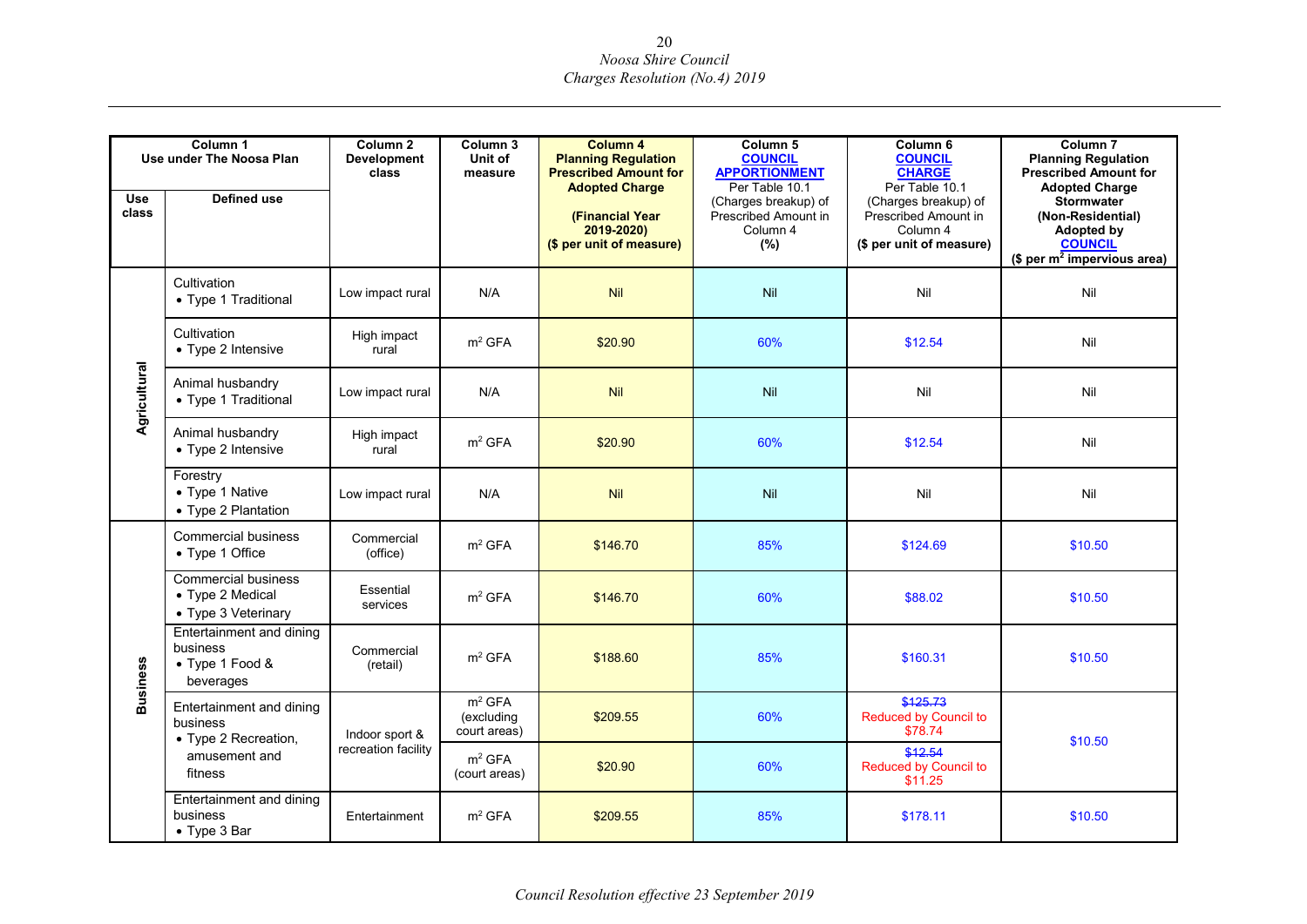|                                                                                | Column 1<br>Use under The Noosa Plan                                                                                                   | Column <sub>2</sub><br><b>Development</b><br>class               | Column <sub>3</sub><br>Unit of<br>measure                                                                                                                                                                                                       | <b>Column 4</b><br><b>Planning Regulation</b><br><b>Prescribed Amount for</b><br><b>Adopted Charge</b> | Column <sub>5</sub><br><b>COUNCIL</b><br><b>APPORTIONMENT</b><br>Per Table 10.1 | Column <sub>6</sub><br><b>COUNCIL</b><br><b>CHARGE</b><br>Per Table 10.1             | Column <sub>7</sub><br><b>Planning Regulation</b><br><b>Prescribed Amount for</b><br><b>Adopted Charge</b>      |
|--------------------------------------------------------------------------------|----------------------------------------------------------------------------------------------------------------------------------------|------------------------------------------------------------------|-------------------------------------------------------------------------------------------------------------------------------------------------------------------------------------------------------------------------------------------------|--------------------------------------------------------------------------------------------------------|---------------------------------------------------------------------------------|--------------------------------------------------------------------------------------|-----------------------------------------------------------------------------------------------------------------|
| <b>Use</b><br>class                                                            | Defined use                                                                                                                            |                                                                  |                                                                                                                                                                                                                                                 | (Financial Year<br>2019-2020)<br>(\$ per unit of measure)                                              | (Charges breakup) of<br>Prescribed Amount in<br>Column 4<br>(%)                 | (Charges breakup) of<br>Prescribed Amount in<br>Column 4<br>(\$ per unit of measure) | <b>Stormwater</b><br>(Non-Residential)<br><b>Adopted by</b><br><b>COUNCIL</b><br>(\$ per $m^2$ impervious area) |
|                                                                                | Home-based business<br>• Type 1 Limited<br>visibility<br>• Type 2 Evident<br>• Type 3 Significant<br>scale                             | Minor uses                                                       | N/A                                                                                                                                                                                                                                             | <b>Nil</b>                                                                                             | Nil                                                                             | Nil                                                                                  | Nil                                                                                                             |
|                                                                                | Industrial business<br>• Type 1 Warehouse<br>• Type 2 Production,<br>alteration, repackaging<br>and repairing                          | Industry                                                         | m <sup>2</sup> GFA                                                                                                                                                                                                                              | \$52.40                                                                                                | 64%                                                                             | \$33.53                                                                              | \$10.50                                                                                                         |
| Industrial business<br>m <sup>2</sup> GFA<br>Other uses<br>• Type 3 Extractive |                                                                                                                                        | decides to apply to the use".<br>similar use & appropriate rate. | Planning Regulation 2017 - Schedule 16: "The prescribed amount for another<br>similar use listed in column 1 (other than in this row) that the local government<br>Council has decided the "Industrial Business Type 1 & Type 2" use to be most |                                                                                                        | \$10.50                                                                         |                                                                                      |                                                                                                                 |
| <b>Business</b>                                                                | Retail business<br>• Type 1 Local<br>• Type 2 Shop & salon                                                                             | Commercial<br>(retail)                                           | m <sup>2</sup> GFA                                                                                                                                                                                                                              | \$188.60                                                                                               | 85%                                                                             | \$160.31                                                                             | \$10.50                                                                                                         |
|                                                                                | <b>Retail business</b><br>• Type 3 Landscape and<br>rural<br>• Type 4 Showroom<br>• Type 6 Hardware<br><b>Store</b><br>• Type 7 Garden | Commercial<br>(bulk goods)                                       | m <sup>2</sup> GFA                                                                                                                                                                                                                              | \$146.70                                                                                               | 85%                                                                             | \$124.69                                                                             | \$10.50                                                                                                         |
|                                                                                | <b>Retail business</b>                                                                                                                 | a) Standard<br>Commercial<br>(bulk goods)                        | m <sup>2</sup> GFA                                                                                                                                                                                                                              | \$146.70                                                                                               | 85%                                                                             | \$124.69                                                                             | \$10.50                                                                                                         |
|                                                                                | • Type 5 Vehicle uses                                                                                                                  | b) Service<br>Station<br>Commercial<br>(retail)                  | m <sup>2</sup> GFA                                                                                                                                                                                                                              | \$188.60                                                                                               | 85%                                                                             | \$160.31                                                                             | \$10.50                                                                                                         |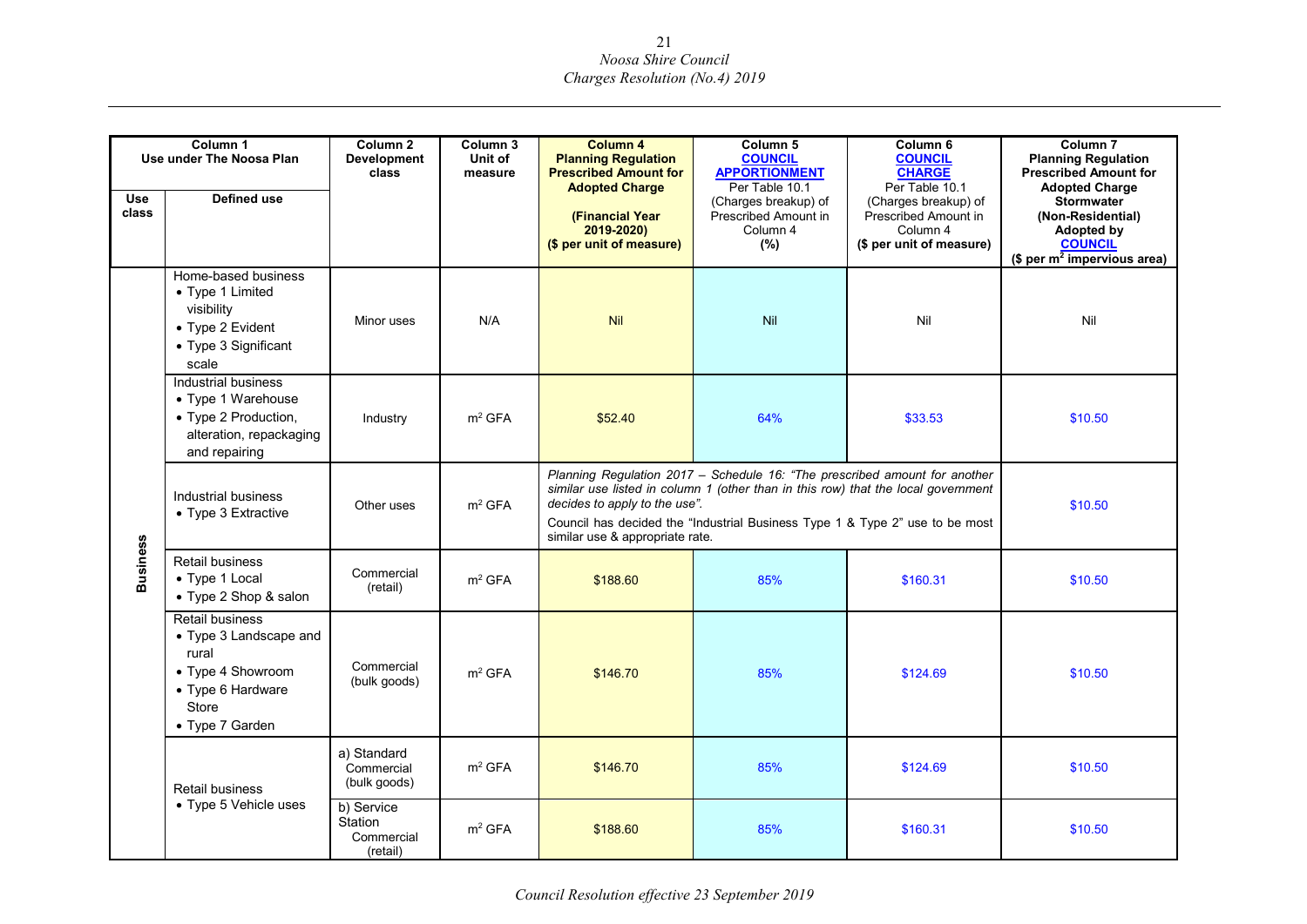|              | Column 1<br>Use under The Noosa Plan                                                                                         | Column <sub>2</sub><br><b>Development</b><br>class | Column 3<br>Unit of<br>measure | <b>Column 4</b><br><b>Planning Regulation</b><br><b>Prescribed Amount for</b><br><b>Adopted Charge</b> | Column <sub>5</sub><br><b>COUNCIL</b><br><b>APPORTIONMENT</b><br>Per Table 10.1                                                                                                                                                                                                                                       | Column 6<br><b>COUNCIL</b><br><b>CHARGE</b><br>Per Table 10.1                        | Column <sub>7</sub><br><b>Planning Regulation</b><br><b>Prescribed Amount for</b><br><b>Adopted Charge</b>      |
|--------------|------------------------------------------------------------------------------------------------------------------------------|----------------------------------------------------|--------------------------------|--------------------------------------------------------------------------------------------------------|-----------------------------------------------------------------------------------------------------------------------------------------------------------------------------------------------------------------------------------------------------------------------------------------------------------------------|--------------------------------------------------------------------------------------|-----------------------------------------------------------------------------------------------------------------|
| Use<br>class | <b>Defined use</b>                                                                                                           |                                                    |                                | (Financial Year<br>2019-2020)<br>(\$ per unit of measure)                                              | (Charges breakup) of<br>Prescribed Amount in<br>Column 4<br>(%)                                                                                                                                                                                                                                                       | (Charges breakup) of<br>Prescribed Amount in<br>Column 4<br>(\$ per unit of measure) | <b>Stormwater</b><br>(Non-Residential)<br><b>Adopted by</b><br><b>COUNCIL</b><br>(\$ per $m^2$ impervious area) |
|              | Education<br>• Type 1 Childcare<br>• Type 2 School<br>• Type 3 Adult<br>• Type 4 Information                                 | Education                                          | m <sup>2</sup> GFA             | \$146.70                                                                                               | 60%                                                                                                                                                                                                                                                                                                                   | \$88.02                                                                              | \$10.50                                                                                                         |
|              | <b>Emergency service</b><br>• Type 1 Station<br>• Type 2 Shed                                                                | Essential<br>services                              | m <sup>2</sup> GFA             | \$146.70                                                                                               | 60%                                                                                                                                                                                                                                                                                                                   | \$88.02                                                                              | \$10.50                                                                                                         |
|              | Open space<br>• Type 1 Sport and<br>recreation                                                                               | Other uses                                         | m <sup>2</sup> GFA             | decides to apply to the use".                                                                          | Planning Regulation 2017 - Schedule 16: "The prescribed amount for another<br>similar use listed in column 1 (other than in this row) that the local government<br>Council has decided "Entertainment and dining business Type 2 Recreation,<br>amusement and fitness" use to be most similar use & appropriate rate. |                                                                                      | \$10.50                                                                                                         |
|              |                                                                                                                              |                                                    |                                | \$10,478.40                                                                                            | 60%                                                                                                                                                                                                                                                                                                                   | \$6,287.04                                                                           |                                                                                                                 |
| Community    | Open space                                                                                                                   | Short term<br>accommodation                        | per 3<br>tent/caravan<br>sites | \$14,669.75                                                                                            | 60%                                                                                                                                                                                                                                                                                                                   | \$8,801.85                                                                           | N/A                                                                                                             |
|              | • Type 2 Camp ground                                                                                                         |                                                    | per 1 or 2<br>bedroom cabin    | \$10,478.40                                                                                            | 60%                                                                                                                                                                                                                                                                                                                   | \$6,287.04                                                                           |                                                                                                                 |
|              |                                                                                                                              |                                                    | per 3 or more<br>bedroom cabin | \$14,669.75                                                                                            | 60%                                                                                                                                                                                                                                                                                                                   | \$8,801.85                                                                           |                                                                                                                 |
|              | Wellbeing<br>• Type 1 Health<br>(hospital, hospice etc)                                                                      | Essential<br>services                              | m <sup>2</sup> GFA             | \$146.70                                                                                               | 60%                                                                                                                                                                                                                                                                                                                   | \$88.02                                                                              | \$10.50                                                                                                         |
|              | Wellbeing<br>• Type 2 Social (arts<br>and crafts, community<br>meeting hall CWA etc)<br>• Type 3 Worship<br>• Type 4 Funeral | Assembly                                           | m <sup>2</sup> GFA             | \$73.35                                                                                                | 60%                                                                                                                                                                                                                                                                                                                   | \$44.01                                                                              | \$10.50                                                                                                         |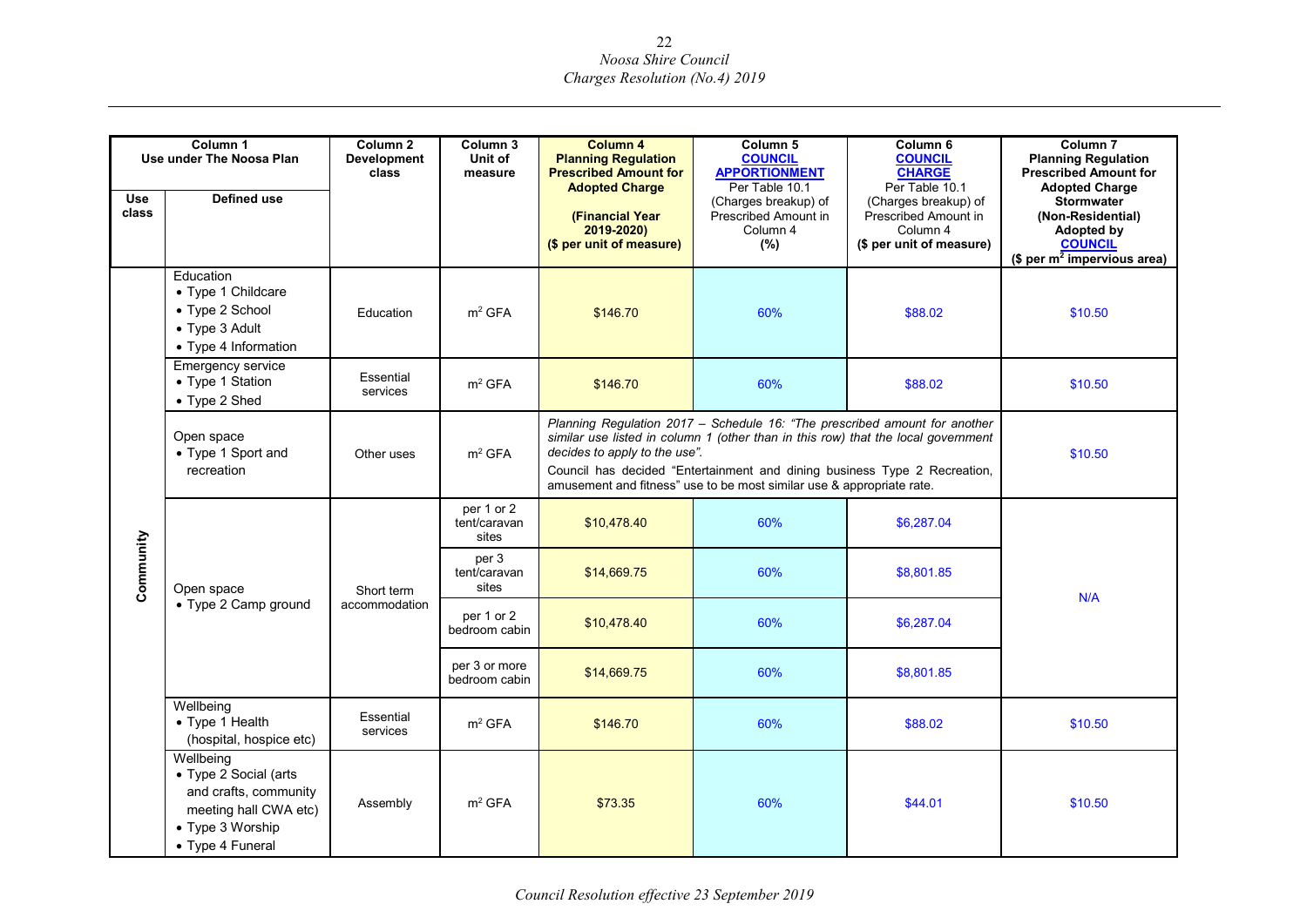|                     | Column <sub>1</sub><br>Use under The Noosa Plan                                                  | Column 2<br><b>Development</b><br>class | Column 3<br>Unit of<br>measure | Column <sub>6</sub><br>Column <sub>4</sub><br>Column 5<br><b>Planning Regulation</b><br><b>COUNCIL</b><br><b>COUNCIL</b><br><b>APPORTIONMENT</b><br><b>CHARGE</b><br><b>Prescribed Amount for</b><br>Per Table 10.1<br>Per Table 10.1<br><b>Adopted Charge</b>                                                      |                                                                                                                                                                                                                                                                                                                     | Column <sub>7</sub><br><b>Planning Regulation</b><br><b>Prescribed Amount for</b><br><b>Adopted Charge</b> |                                                                                                                 |
|---------------------|--------------------------------------------------------------------------------------------------|-----------------------------------------|--------------------------------|---------------------------------------------------------------------------------------------------------------------------------------------------------------------------------------------------------------------------------------------------------------------------------------------------------------------|---------------------------------------------------------------------------------------------------------------------------------------------------------------------------------------------------------------------------------------------------------------------------------------------------------------------|------------------------------------------------------------------------------------------------------------|-----------------------------------------------------------------------------------------------------------------|
| <b>Use</b><br>class | Defined use                                                                                      |                                         |                                | (Financial Year<br>2019-2020)<br>(\$ per unit of measure)                                                                                                                                                                                                                                                           | (Charges breakup) of<br>Prescribed Amount in<br>Column 4<br>(%)                                                                                                                                                                                                                                                     | (Charges breakup) of<br>Prescribed Amount in<br>Column 6<br>(\$ per unit of measure)                       | <b>Stormwater</b><br>(Non-Residential)<br><b>Adopted by</b><br><b>COUNCIL</b><br>(\$ per $m^2$ impervious area) |
|                     | Service & utility<br>$\bullet$ Type 1 Depot                                                      | Industry                                | m <sup>2</sup> GFA             | \$52.40                                                                                                                                                                                                                                                                                                             | 64%                                                                                                                                                                                                                                                                                                                 | \$33.53                                                                                                    | \$10.50                                                                                                         |
|                     | Service & utility<br>• Type 2 Installation<br>• Type 4 Treatment,<br>recycling & disposal;       | Other uses                              | m <sup>2</sup> GFA             |                                                                                                                                                                                                                                                                                                                     | Planning Regulation 2017 – Schedule 16: "The prescribed amount for another<br>similar use listed in column 1 (other than in this row) that the local government<br>decides to apply to the use".<br>Council has decided the "Industrial Business Type 1 & Type 2" use to be most<br>similar use & appropriate rate. |                                                                                                            | \$10.50                                                                                                         |
| nfrastructure       | Service & utility<br>$\bullet$ Type 3 Tower                                                      | Minor uses                              | N/A                            | Nil                                                                                                                                                                                                                                                                                                                 | Nil                                                                                                                                                                                                                                                                                                                 | Nil                                                                                                        | Nil                                                                                                             |
|                     | Transport<br>• Type 1 Passenger<br>terminal<br>$\bullet$ Type 2 Carpark<br>• Type 4 Aeronautical | Other uses                              | m <sup>2</sup> GFA             | Planning Regulation 2017 – Schedule 16: "The prescribed amount for another<br>similar use listed in column 1 (other than in this row) that the local government<br>decides to apply to the use".<br>Council has decided the "Industrial Business Type 1 & Type 2" use to be most<br>similar use & appropriate rate. |                                                                                                                                                                                                                                                                                                                     | \$10.50                                                                                                    |                                                                                                                 |
|                     | Transport<br>• Type 3 Depot                                                                      | Industry                                | m <sup>2</sup> GFA             | \$52.40                                                                                                                                                                                                                                                                                                             | 64%                                                                                                                                                                                                                                                                                                                 | \$33.53                                                                                                    | \$10.50                                                                                                         |

#### **Note:**

(1) Development that is for provision of "trunk" infrastructure is exempt from and not subject to payment of infrastructure charges.

(2) Table 10.3 charges are specified at the base date of 1 July 2019 for the 2019-2020 Financial Year and are subject to indexation in accordance with clause 9.5 Automatic increase provision of levied charge.

(3) The Stormwater component of the charge will only apply to development located inside the PIA.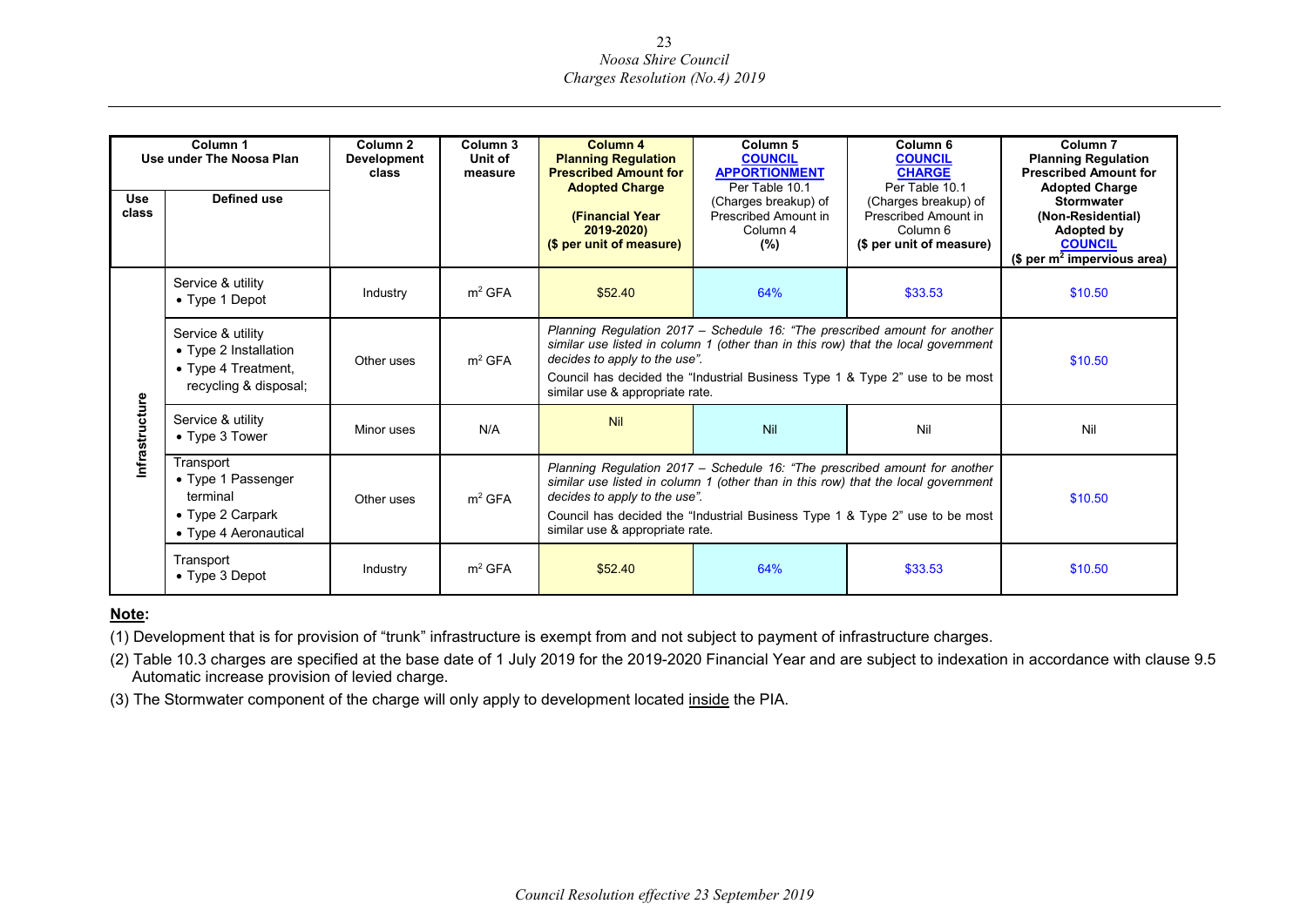## <span id="page-23-0"></span>**Part 4 Offset and refund for Council trunk infrastructure**

## <span id="page-23-1"></span>**11. Infrastructure offset**

#### <span id="page-23-2"></span>**11.1 Purpose**

Section 11 states the Council's policy for calculating the establishment cost for an infrastructure offset for provision of trunk infrastructure.

#### <span id="page-23-3"></span>**11.2 Application of section**

Section 11 applies where for a development, the Council has for a trunk infrastructure network:

- (a) requires trunk infrastructure to be provided under a necessary infrastructure condition of a development approval, that services or is planned to service premises other than the subject premises; and;
- (b) a levied infrastructure charge applies to the development.

#### <span id="page-23-4"></span>**11.3 Establishment cost for an infrastructure offset**

The establishment cost for determining offsets for provision of trunk infrastructure required in a necessary infrastructure condition shall be the establishment cost identified in the LGIP or Netserv Plan and indexed to the reference date of the issued infrastructure charges notice.

#### <span id="page-23-5"></span>**11.4 Recalculation of establishment cost for an infrastructure offset**

- (1) Where a notice is given by an applicant under s. 657 of SPA requesting a recalculation of the establishment cost for the trunk infrastructure that is works, the recalculated amount shall be the pre-market estimate of the work as follows: The pre-market estimate of work for the trunk infrastructure contribution is the estimate expressed in dollars of the design and construction of the work:
	- (a) including the following:
		- (i) the cost of planning and designing the work;
		- (ii) the cost of survey and site investigation for the work;
		- (iii) a cost under a construction contract for the work;
		- (iv) a portable long service leave payment for a construction contract;
		- (v) an insurance premium for the work;
		- (vi) a Council inspection fee for the commencement and end of the maintenance period for the work;
		- (vii) the cost of an approval for the work;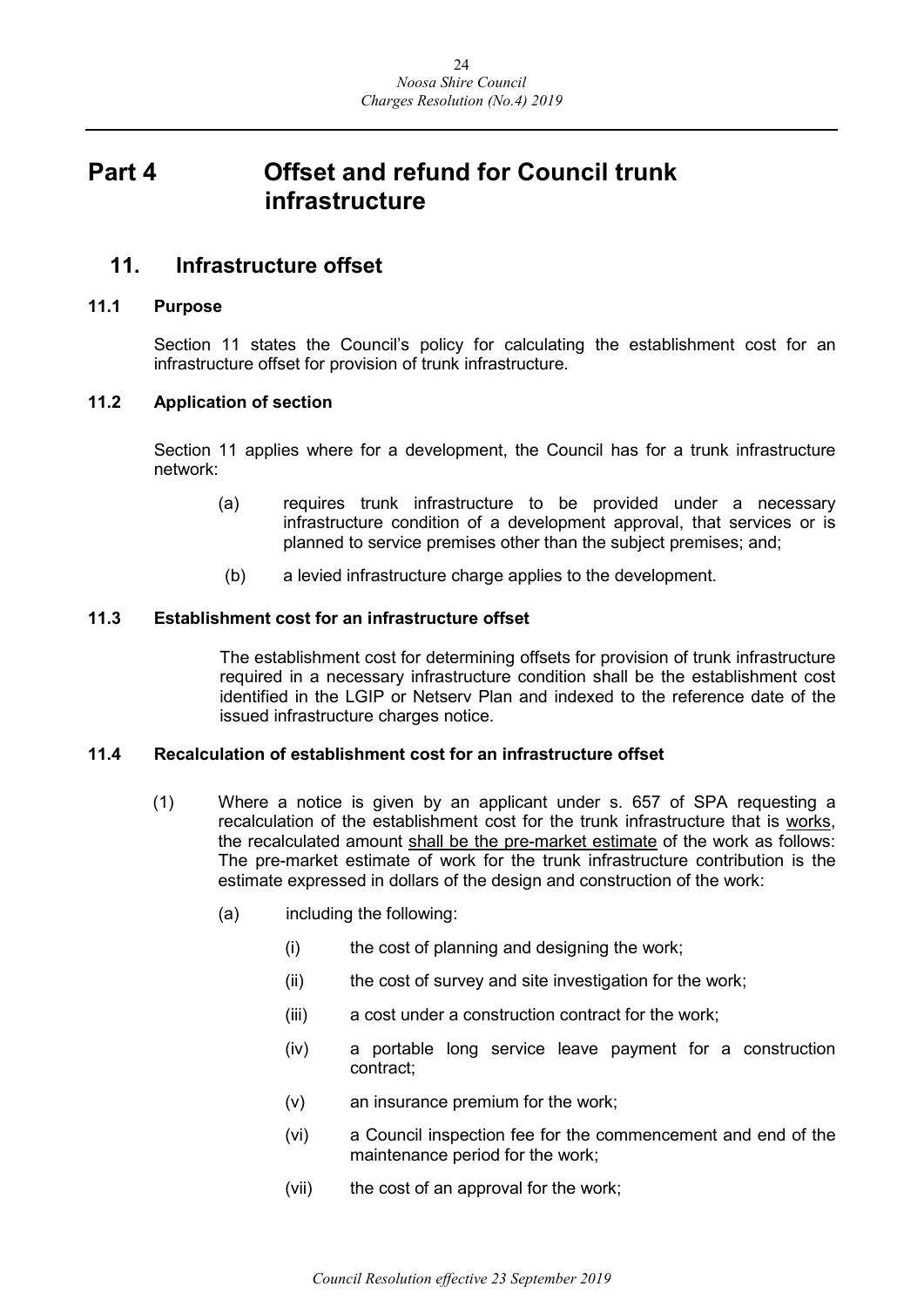- (b) excluding the following:
	- (i) a cost of carrying out temporary infrastructure;
	- (ii) a cost of carrying out other infrastructure which is not part of the trunk infrastructure contribution;
	- (iii) a cost of the decommissioning, removal and rehabilitation of infrastructure identified in paragraphs (i) and (ii);
	- (iv) a part of the trunk infrastructure contribution provided by the Council or a person other than the person seeking the infrastructure offset;
	- (v) a cost to the extent that GST is payable and an input tax credit can be claimed for the work.
- (c) The applicant:
	- (i) must undertake a tender process in accordance with the Council's Procurement Policy for any work contribution which is eligible for an Infrastructure Offset under this document;
	- (ii) must give the Council a Notice which states the claimant's calculation of the pre-market estimate, which will include, as applicable;
		- A. a copy of the tender advertisement;
		- B. a copy of each tender received;
		- C. the claimant's preferred tenderer;
		- D. the claimant's reason for the preferred tenderer;
		- E. a copy of the proposed Work Contract issued by the claimant's preferred tenderer;
		- F. detailed plans and specifications showing the extent of the Work Contribution eligible for an Infrastructure Offset;
		- G. the claimant's calculation of the cost providing a Works Contribution to which an Infrastructure Offset applies;
		- H. the total of the claimant's calculation of the Pre-Market Estimate.
	- (iii) If the Council agrees with the applicant's Pre-Market Estimate, it becomes the establishment cost of the infrastructure.
- (d) If the Council does not agree with the applicant's Pre-Market Estimate, the Council will provide its own alternative Pre-Market Estimate to the applicant. If the applicant agrees with the Council's alternative Pre-Market Estimate, it becomes the establishment cost of the infrastructure.
- (e) If agreement cannot be reached on the Pre-Market Estimate, an independent assessor is to be appointed by agreement between the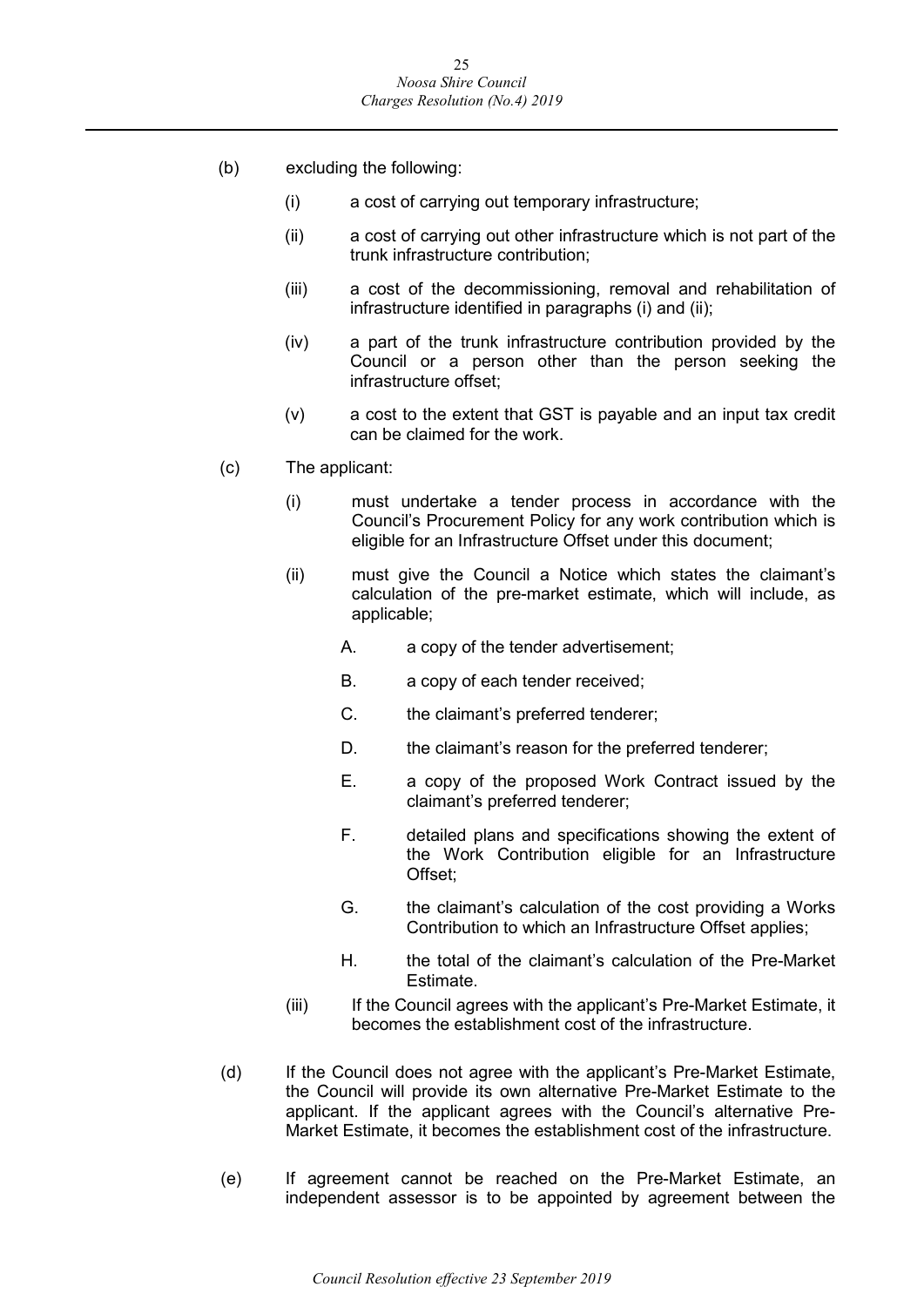Council and the applicant to determine the estimate. The cost of this independent assessment is to be equally shared between the local authority and the applicant and the amended cost estimate determined by the independent assessor becomes the establishment cost of the infrastructure.

However, if the Council and the applicant cannot reach agreement on the appointment of an independent assessor, the establishment cost of the infrastructure is determined by calculating the average of the previous two cost estimates prepared on behalf of the applicant and the Council respectively.

- (2) Where a notice is given by an applicant under s. 657 of SPA requesting a recalculation of the establishment cost for the trunk infrastructure that is land, the recalculated amount shall be the value estimated for the land based on the preapproved and pre-developed state of the land as follows:
	- a) The applicant, at their own cost, must provide to the Council a valuation of the specified land undertaken by a certified practicing valuer. If the Council accepts the valuation, the valuation is the establishment cost of the infrastructure.
	- (b) If the Council does not agree with the applicant's valuation, the Council will provide its own alternative valuation to the applicant. If the applicant agrees with the Council's alternative Pre-Market Estimate, it becomes the establishment cost of the infrastructure.
	- (c) If agreement cannot be reached on the valuation, an independent assessor is to be appointed by agreement between the Council and the applicant to determine the estimate. The cost of this independent assessment is to be equally shared between the local authority and the applicant and the amended valuation estimate determined by the independent assessor becomes the establishment cost of the infrastructure.

However, if the Council and the applicant cannot reach agreement on the appointment of an independent assessor, the establishment cost of the infrastructure is determined by calculating the average of the previous two valuation estimates prepared on behalf of the applicant and the Council respectively.

## <span id="page-25-0"></span>**12. Refund of an unused infrastructure offset**

#### <span id="page-25-1"></span>**12.1 Purpose**

Section 12 states the Council's policy for a refund of an unused infrastructure offset for provision of trunk infrastructure.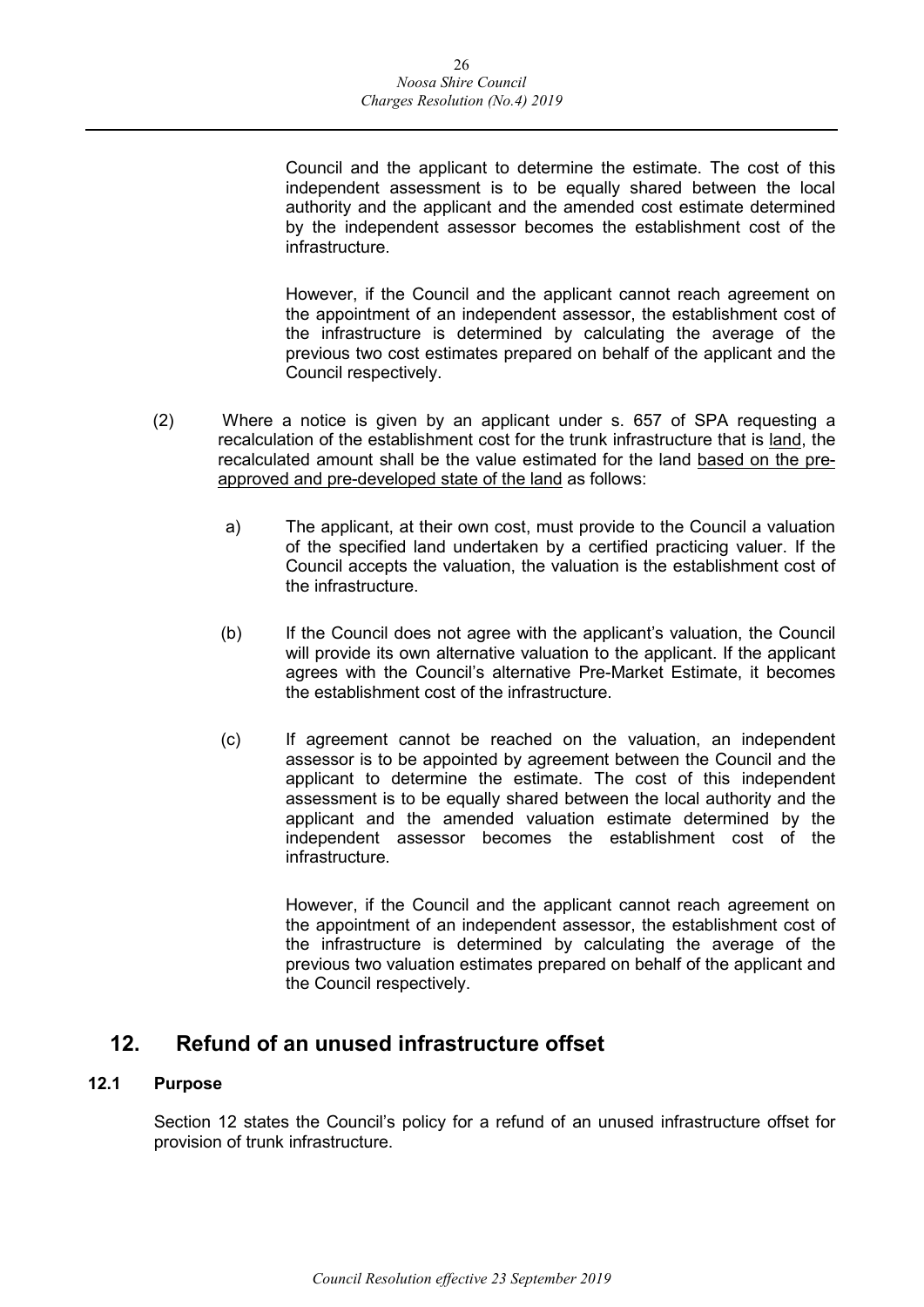#### <span id="page-26-0"></span>**12.2 Application of section**

Section 12 applies where:

- (a) the development to which the trunk infrastructure relates has been lawfully completed;
- (b) the trunk infrastructure is planned under this document to service the development of other premises and has been completed and handed over to Council;
- (c) the amount of the value of an infrastructure offset has not been fully offset against a levied infrastructure charge to which the trunk infrastructure relates.

#### <span id="page-26-1"></span>**12.3 Payment of a refund**

- (1) A refund will be paid by Council (as applicable) to the applicant in accordance with the following:
	- (a) the refund will not exceed the value of the unused infrastructure offset and is not subject to indexation;
	- (b) The amounts and timing of refund payments will be made as follows:
		- (i) for refund amounts up to \$150,000, the payment will occur in the December quarter in the financial year following completion of the works and handover of the trunk infrastructure to Council; and
		- (ii) for remaining refund balance amounts over \$150,000 up to \$500,000 the payment will occur in the December quarter in the second financial year following completion of the works and handover of the trunk infrastructure to Council; and
		- (iii) for any remaining refund balance amounts over \$500,000, the payment will occur in the December quarter in the third financial year following completion of the works and handover of the trunk infrastructure to Council.

#### <span id="page-26-2"></span>**13. CONVERSION APPLICATIONS**

#### <span id="page-26-3"></span>**13.1 Purpose**

Section 13 states the Council's criteria for consideration and assessment of applications to convert non-trunk infrastructure to trunk infrastructure.

#### <span id="page-26-4"></span>**13.2 Application of section**

- (1) This section applies if:
	- (a) a condition of a development approval requires non-trunk infrastructure to be provided; and
	- (b) the construction of the non-trunk infrastructure has not started.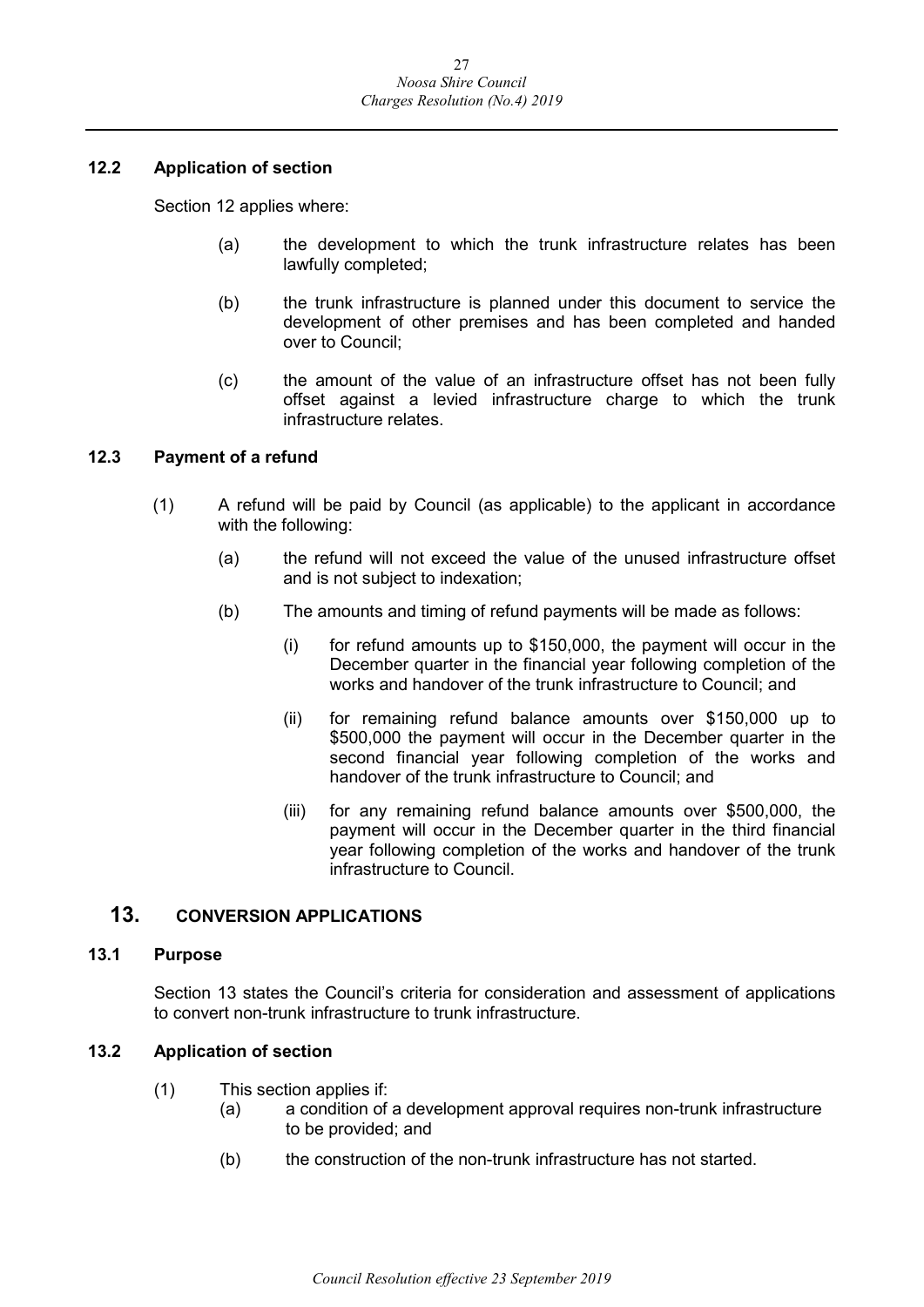#### <span id="page-27-0"></span>**13.3 Conversion application process**

- (1) An applicant may apply to the local government to convert non-trunk infrastructure to trunk infrastructure.
- (2) The application must be made in writing within the required period (see clause 139 of the Planning Act).
- (3) The local government must, within the required period (see clause 140 of the Planning Act), decide the conversion application having regard to the criteria for deciding the application stated in section 13.6.
- (4) At any time before deciding the conversion application, the local government may give a notice to the applicant requiring the applicant to give information that the local government reasonably needs to make the decision (see clause140 of the Planning Act for notice requirements).

#### <span id="page-27-1"></span>**13.4 Notice of decision**

- (1) As soon as practicable after deciding the conversion application, the local government must give the applicant notice of the decision.
- (2) If the decision is not to convert non-trunk infrastructure to trunk infrastructure, the notice must be an information notice about the decision.
- (3) If the decision is to convert non-trunk infrastructure to trunk infrastructure, the written notice must state:
	- (a) that the infrastructure is trunk infrastructure
	- (b) if the infrastructure will be conditioned as a necessary infrastructure condition
	- (c) if an offset or refund applies
	- (d) if an offset or refund applies, the details of that offset or refund.

#### <span id="page-27-2"></span>**13.5 Effect of conversion application decision**

- (1) If the local government has decided to convert non-trunk infrastructure to trunk infrastructure, it may amend the development approval by imposing a necessary infrastructure condition for the trunk infrastructure.
- (2) If a necessary infrastructure condition is imposed, the local government must give either an infrastructure charges notice or an amended infrastructure charges notice including details of the offset or refund.

#### <span id="page-27-3"></span>**13.6 Criteria for deciding a conversion application**

- (1) Each of the following criteria must be met for non-trunk infrastructure to be converted to trunk infrastructure :
	- (a) the infrastructure services development that is-
		- (i) consistent with the assumptions about the type, scale, location or timing of future development stated in the LGIP; and
		- (ii) for premises completely inside the PIA.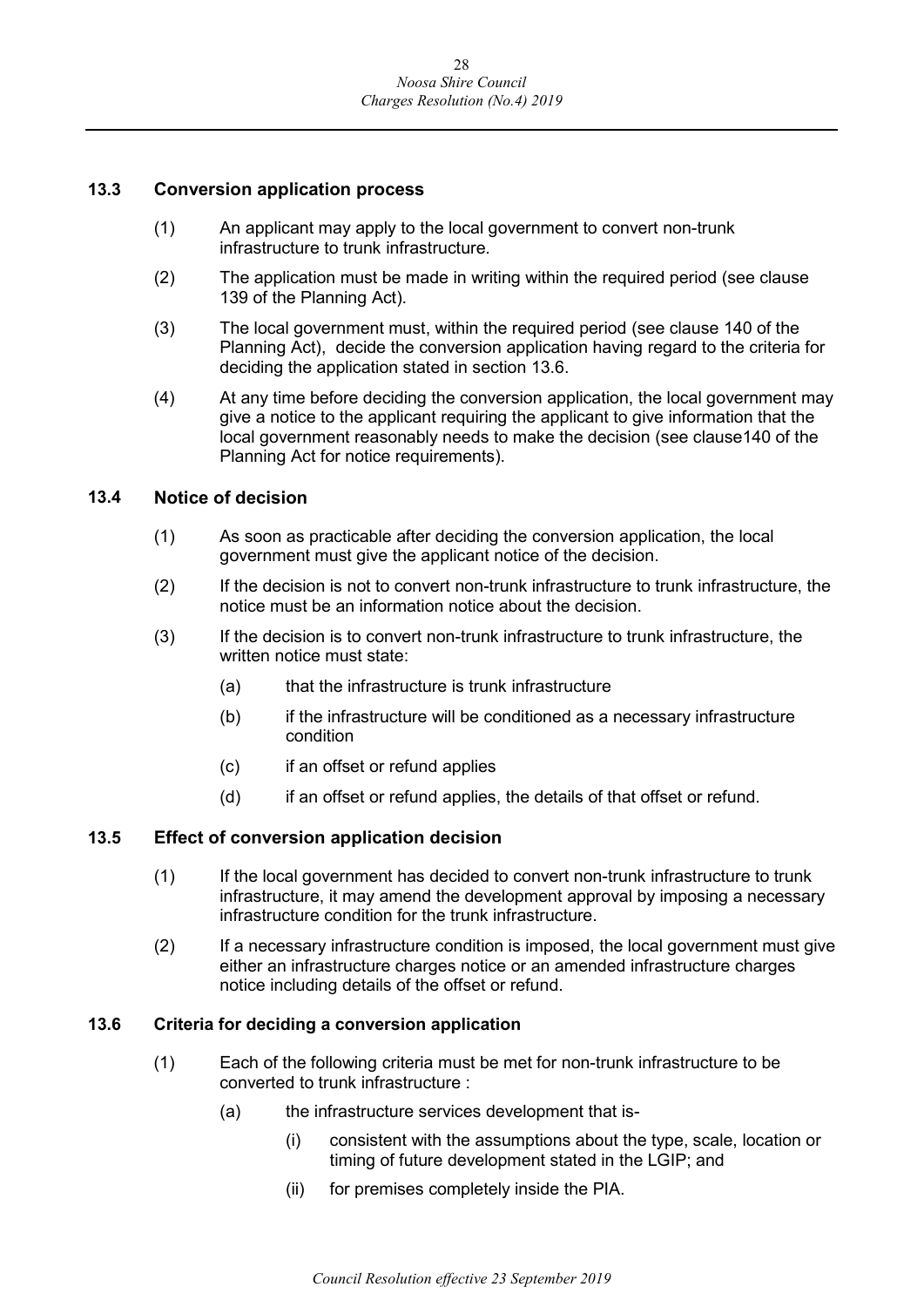- (b) construction of the infrastructure has not yet started
- (c) the infrastructure is inconsistent with the requirements for non-trunk infrastructure stated in clause 145 of the Planning Act.
- (d) the infrastructure is owned or will be owned by the local government
- (e) the infrastructure is not temporary infrastructure
- (f) the infrastructure will be used by other development
- $(g)$  the type, capacity and function of the infrastructure is:
	- (i) consistent with the trunk infrastructure identified in the local government's LGIP *and the examples of trunk infrastructure identified for a network in Table 13.1*
	- (ii) *inconsistent with the examples of non-trunk infrastructure identified for a network in Table 13.1*
- (h) the type, size and location of the infrastructure is the most cost effective option for servicing multiple developments in the area.
- (i) the infrastructure could have been planned by the local government without knowing the detailed layout of lot reconfigurations or the design details for material change of use applications in the area. That is, the infrastructure could have been planned during preparation of the LGIP using only the planned density assumptions stated in the LGIP.
- (2) The **most cost effective option** for trunk infrastructure provision means the least cost option based upon the life cycle cost of the infrastructure required to service future urban development in the area at the desired standard of service.

#### **Table 13.1 – Examples of trunk infrastructure and non-trunk infrastructure for Council's networks**

| Infrastructure network | <b>Examples of trunk infrastructure</b>                                                                                                                                                                                                                                                                                                                                                            | <b>Examples of non-trunk infrastructure</b>                                                                                                                                                                                                                                                                                                                                                                                                                                                                                                                                |
|------------------------|----------------------------------------------------------------------------------------------------------------------------------------------------------------------------------------------------------------------------------------------------------------------------------------------------------------------------------------------------------------------------------------------------|----------------------------------------------------------------------------------------------------------------------------------------------------------------------------------------------------------------------------------------------------------------------------------------------------------------------------------------------------------------------------------------------------------------------------------------------------------------------------------------------------------------------------------------------------------------------------|
| <b>Stormwater</b>      | Land and/or works for:<br>the following stormwater infrastructure<br>items which service a minimum of 300<br>residential lots or equivalent demand:<br><b>Bio-retention swale</b><br>$\circ$<br>Channel<br>$\Omega$<br>Culvert<br>$\Omega$<br>Pipe<br>O<br>Revegetation<br>$\circ$<br>Stormwater quality devices<br>$\circ$<br>Retention basin / wetland<br>$\Omega$<br>Detention basin<br>$\circ$ | Land and/or works for:<br>Privately<br>stormwater<br>owned<br>$\bullet$<br>infrastructure (e.g. dams, retention<br>basins on private property)<br>stormwater<br>infrastructure<br>bulk<br>owned by state or state entity<br>following<br>stormwater<br>the<br>$\bullet$<br>infrastructure items which service<br>less than 300 residential lots or<br>equivalent demand:<br>Bio-retention swale<br>O<br>Channel<br>O<br>Culvert<br>O<br>Pipe<br>O<br>Revegetation<br>O<br>Stormwater quality devices<br>O<br>Retention basin / wetland<br>$\Omega$<br>Detention basin<br>O |